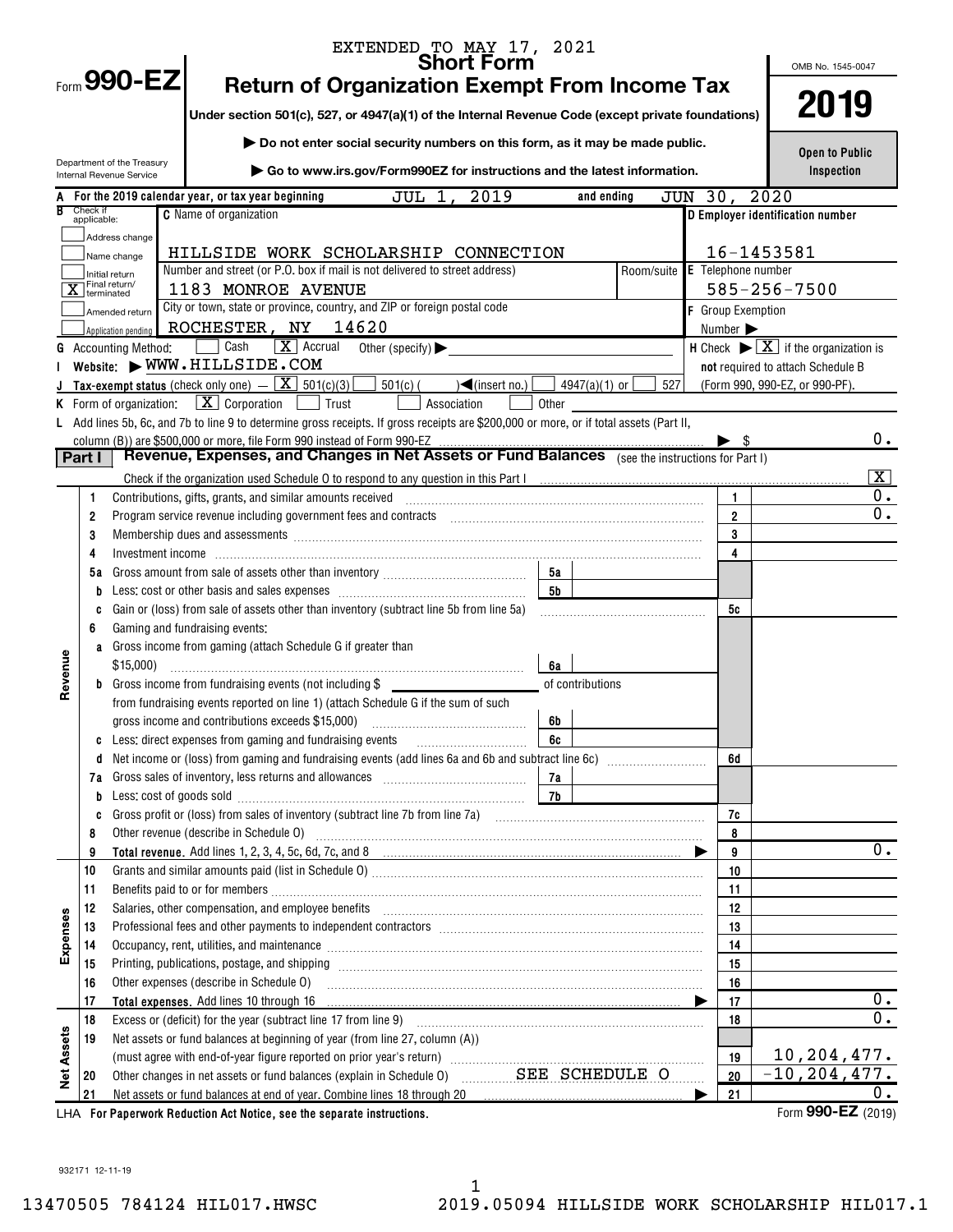| Form 990-EZ (2019)                                 | HILLSIDE WORK SCHOLARSHIP CONNECTION                                                                                                                                                                                                                                                           |                                 |                                            |                         | 16-1453581                                 | Page 2                                   |
|----------------------------------------------------|------------------------------------------------------------------------------------------------------------------------------------------------------------------------------------------------------------------------------------------------------------------------------------------------|---------------------------------|--------------------------------------------|-------------------------|--------------------------------------------|------------------------------------------|
| Part II                                            | <b>Balance Sheets</b> (see the instructions for Part II)                                                                                                                                                                                                                                       |                                 |                                            |                         |                                            |                                          |
|                                                    | Check if the organization used Schedule O to respond to any question in this Part II                                                                                                                                                                                                           |                                 |                                            |                         |                                            | $\overline{\mathbf{X}}$                  |
|                                                    |                                                                                                                                                                                                                                                                                                |                                 | (A) Beginning of year                      |                         |                                            | (B) End of year                          |
| 22                                                 |                                                                                                                                                                                                                                                                                                |                                 |                                            | 22                      |                                            |                                          |
| 23                                                 |                                                                                                                                                                                                                                                                                                |                                 |                                            | 23                      |                                            | $0$ .                                    |
| 24                                                 |                                                                                                                                                                                                                                                                                                |                                 | 10,705,237.                                | 24                      |                                            | 0.                                       |
| 25                                                 |                                                                                                                                                                                                                                                                                                |                                 | 10, 705, 237.                              | 25                      |                                            | 0.                                       |
| 26                                                 | Total liabilities (describe in Schedule 0) SEE SCHEDULE O                                                                                                                                                                                                                                      |                                 | $500, 760.$ 26                             |                         |                                            | 0.                                       |
| 27                                                 | Net assets or fund balances (line 27 of column (B) must agree with line 21)<br>Part III   Statement of Program Service Accomplishments (see the instructions for Part III)                                                                                                                     |                                 | $\overline{10, 204, 477.}$                 | 27                      |                                            | 0.                                       |
|                                                    |                                                                                                                                                                                                                                                                                                |                                 |                                            |                         |                                            | <b>Expenses</b><br>(Required for section |
|                                                    | Check if the organization used Schedule O to respond to any question in this Part III                                                                                                                                                                                                          |                                 |                                            | $\overline{\mathbf{X}}$ |                                            | $501(c)(3)$ and $501(c)(4)$              |
|                                                    | What is the organization's primary exempt purpose? SEE SCHEDULE O                                                                                                                                                                                                                              |                                 |                                            |                         |                                            | organizations; optional for              |
|                                                    | Describe the organization's program service accomplishments for each of its three largest program services, as measured by expenses. In a clear and concise<br>manner, describe the services provided, the number of persons benefited, and other relevant information for each program title. |                                 |                                            |                         | others.)                                   |                                          |
|                                                    |                                                                                                                                                                                                                                                                                                |                                 |                                            |                         |                                            |                                          |
|                                                    | 28 NO PROGRAMMATIC ACTIVITIES WERE CONDUCTED DURING THE                                                                                                                                                                                                                                        |                                 |                                            |                         |                                            |                                          |
| 7/1/2019.                                          | FILING YEAR, AS THE FILING ORGANIZATION WAS DISSOLVED                                                                                                                                                                                                                                          |                                 | ON                                         |                         |                                            |                                          |
|                                                    |                                                                                                                                                                                                                                                                                                |                                 |                                            |                         |                                            |                                          |
| (Grants \$                                         |                                                                                                                                                                                                                                                                                                |                                 |                                            |                         | 128a                                       | $0$ .                                    |
| 29                                                 |                                                                                                                                                                                                                                                                                                |                                 |                                            |                         |                                            |                                          |
|                                                    |                                                                                                                                                                                                                                                                                                |                                 |                                            |                         |                                            |                                          |
|                                                    |                                                                                                                                                                                                                                                                                                |                                 |                                            |                         |                                            |                                          |
| (Grants \$                                         |                                                                                                                                                                                                                                                                                                |                                 |                                            |                         | 129a                                       |                                          |
| 30                                                 |                                                                                                                                                                                                                                                                                                |                                 |                                            |                         |                                            |                                          |
|                                                    |                                                                                                                                                                                                                                                                                                |                                 |                                            |                         |                                            |                                          |
|                                                    |                                                                                                                                                                                                                                                                                                |                                 |                                            |                         |                                            |                                          |
| (Grants \$                                         |                                                                                                                                                                                                                                                                                                |                                 |                                            |                         | 30a                                        |                                          |
| 31 Other program services (describe in Schedule O) |                                                                                                                                                                                                                                                                                                |                                 |                                            |                         |                                            |                                          |
| (Grants \$                                         |                                                                                                                                                                                                                                                                                                |                                 |                                            |                         | 31a                                        | $\overline{0}$ .                         |
|                                                    |                                                                                                                                                                                                                                                                                                |                                 |                                            |                         |                                            |                                          |
|                                                    | 32 Total program service expenses (add lines 28a through 31a)                                                                                                                                                                                                                                  |                                 |                                            |                         | 32                                         |                                          |
|                                                    | Part IV   List of Officers, Directors, Trustees, and Key Employees (Iist each one even if not compensated - see the instructions for Part IV)                                                                                                                                                  |                                 |                                            |                         |                                            |                                          |
|                                                    | Check if the organization used Schedule O to respond to any question in this Part IV                                                                                                                                                                                                           |                                 |                                            |                         |                                            |                                          |
|                                                    |                                                                                                                                                                                                                                                                                                | (b) Average hours               | (C) Reportable<br>compensation (Forms      |                         | $(d)$ Health benefits,<br>contributions to | (e) Estimated                            |
|                                                    | (a) Name and title                                                                                                                                                                                                                                                                             | per week devoted to<br>position | W-2/1099-MISC)<br>(if not paid, enter -0-) |                         | employee benefit<br>plans, and deferred    | amount of other<br>compensation          |
|                                                    |                                                                                                                                                                                                                                                                                                |                                 |                                            |                         | compensation                               |                                          |
| DEBORAH DAUM                                       |                                                                                                                                                                                                                                                                                                |                                 |                                            |                         |                                            |                                          |
| <b>SECRETARY</b>                                   |                                                                                                                                                                                                                                                                                                | 0.00                            | $0$ .                                      |                         | 0.                                         | 0.                                       |
| EDWARD WHITE                                       |                                                                                                                                                                                                                                                                                                |                                 |                                            |                         |                                            |                                          |
| <b>CHAIR</b>                                       |                                                                                                                                                                                                                                                                                                | 0.00                            | $0$ .                                      |                         | 0.                                         |                                          |
| LEONARD SHUTE                                      |                                                                                                                                                                                                                                                                                                |                                 |                                            |                         |                                            |                                          |
| <b>TREASURER</b>                                   |                                                                                                                                                                                                                                                                                                | 0.00                            | 0.                                         |                         | 0.                                         | $\mathbf 0$ .                            |
| MARIA CRISTALLI                                    |                                                                                                                                                                                                                                                                                                |                                 |                                            |                         |                                            |                                          |
| CHIEF EXECUTIVE OFFICER                            |                                                                                                                                                                                                                                                                                                | 0.00                            | 0.                                         |                         | 0.                                         | $\mathbf 0$ .                            |
| MONICA MONTE                                       |                                                                                                                                                                                                                                                                                                |                                 |                                            |                         |                                            |                                          |
| ASSISTANT SECRETARY                                |                                                                                                                                                                                                                                                                                                | 0.00                            | 0.                                         |                         | 0.                                         | $\mathbf 0$ .                            |
| RICHARD GANGEMI                                    |                                                                                                                                                                                                                                                                                                |                                 |                                            |                         |                                            |                                          |
| VICE CHAIR                                         |                                                                                                                                                                                                                                                                                                | 0.00                            | 0.                                         |                         | 0.                                         | $\mathbf 0$ .                            |
| ROBERT STILES                                      |                                                                                                                                                                                                                                                                                                |                                 |                                            |                         |                                            |                                          |
| PAST CHAIR                                         |                                                                                                                                                                                                                                                                                                | 0.00                            | 0.                                         |                         | 0.                                         | $\mathbf 0$ .                            |
| ROGER FRIEDLANDER                                  |                                                                                                                                                                                                                                                                                                |                                 |                                            |                         |                                            |                                          |
| SECOND VICE CHAIR                                  |                                                                                                                                                                                                                                                                                                | 0.00                            | 0.                                         |                         | 0.                                         | $\mathbf 0$ .                            |
| CHRISTOPHER PETERSON                               |                                                                                                                                                                                                                                                                                                |                                 |                                            |                         |                                            |                                          |
| CHIEF FINANCIAL OFFICER                            |                                                                                                                                                                                                                                                                                                | 0.00                            | 0.                                         |                         | $\mathbf 0$ .                              | $\mathbf 0$ .                            |
|                                                    |                                                                                                                                                                                                                                                                                                |                                 |                                            |                         |                                            | $0_{.}$                                  |
|                                                    |                                                                                                                                                                                                                                                                                                |                                 |                                            |                         |                                            |                                          |
|                                                    |                                                                                                                                                                                                                                                                                                |                                 |                                            |                         |                                            |                                          |
|                                                    |                                                                                                                                                                                                                                                                                                |                                 |                                            |                         |                                            |                                          |
|                                                    |                                                                                                                                                                                                                                                                                                |                                 |                                            |                         |                                            |                                          |
|                                                    |                                                                                                                                                                                                                                                                                                |                                 |                                            |                         |                                            | Form 990-EZ (2019)                       |

2

13470505 784124 HIL017.HWSC 2019.05094 HILLSIDE WORK SCHOLARSHIP HIL017.1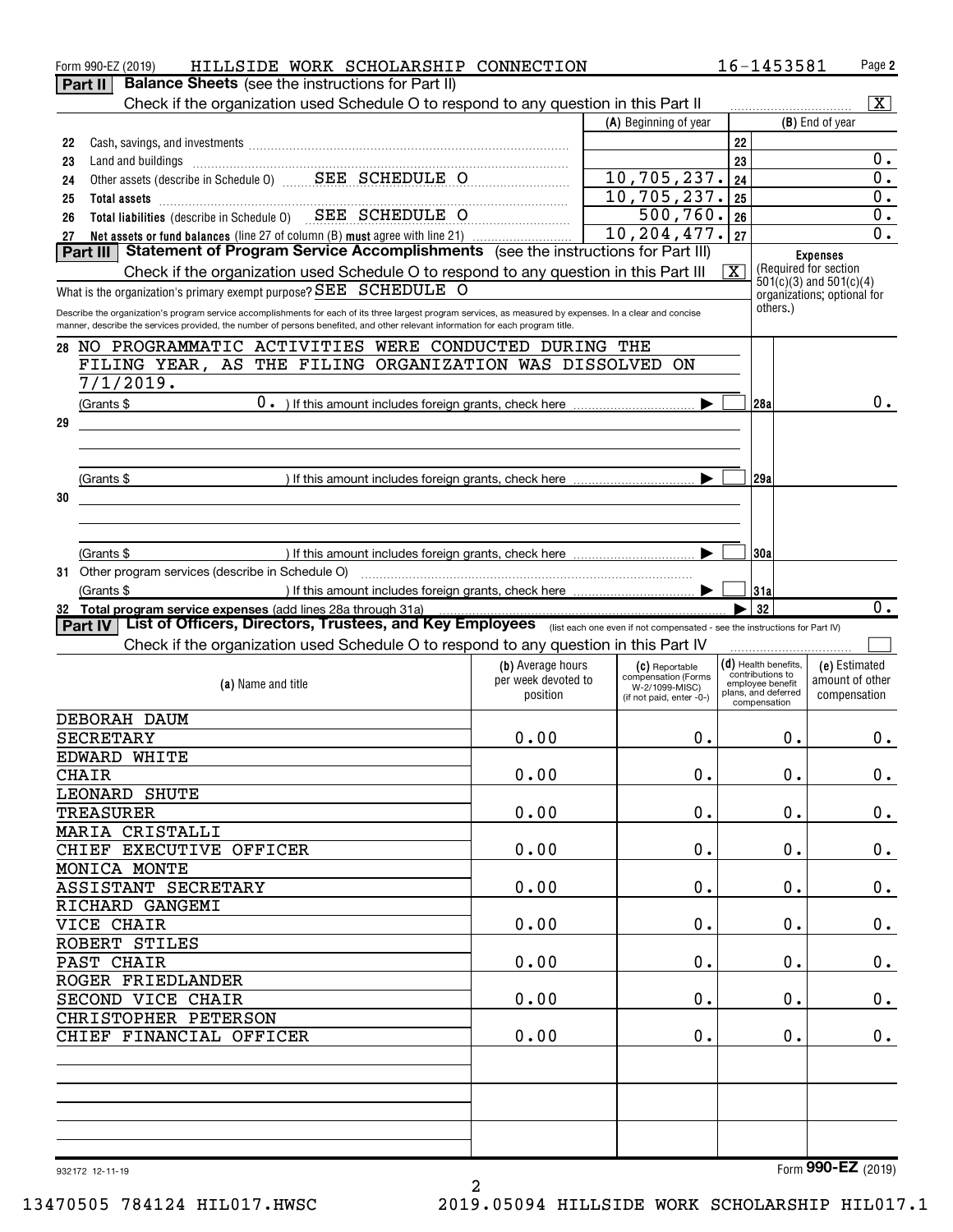|    | Part V<br>Other Information (Note the Schedule A and personal benefit contract statement requirements in the<br>instructions for Part V.) Check if the organization used Sch. O to respond to any question in this Part V                                                                                                                                                                                                                                      |                    |        |                         |
|----|----------------------------------------------------------------------------------------------------------------------------------------------------------------------------------------------------------------------------------------------------------------------------------------------------------------------------------------------------------------------------------------------------------------------------------------------------------------|--------------------|--------|-------------------------|
|    |                                                                                                                                                                                                                                                                                                                                                                                                                                                                |                    |        | $\mathbf{X}$<br>Yes  No |
| 33 | Did the organization engage in any significant activity not previously reported to the IRS? If "Yes," provide a detailed description of each                                                                                                                                                                                                                                                                                                                   |                    |        |                         |
|    | activity in Schedule O                                                                                                                                                                                                                                                                                                                                                                                                                                         | 33                 |        | х                       |
| 34 | Were any significant changes made to the organizing or governing documents? If "Yes," attach a conformed copy of the amended                                                                                                                                                                                                                                                                                                                                   |                    |        |                         |
|    | documents if they reflect a change to the organization's name. Otherwise, explain the change on Schedule O. See instructions                                                                                                                                                                                                                                                                                                                                   | 34                 |        | x                       |
|    | 35a Did the organization have unrelated business gross income of \$1,000 or more during the year from business activities (such as those reported                                                                                                                                                                                                                                                                                                              |                    |        |                         |
|    |                                                                                                                                                                                                                                                                                                                                                                                                                                                                | 35a                |        | X                       |
|    |                                                                                                                                                                                                                                                                                                                                                                                                                                                                | 35b                | N/R    |                         |
|    | c Was the organization a section 501(c)(4), 501(c)(5), or 501(c)(6) organization subject to section 6033(e) notice, reporting, and proxy tax                                                                                                                                                                                                                                                                                                                   |                    |        |                         |
|    |                                                                                                                                                                                                                                                                                                                                                                                                                                                                | 35с                |        | x                       |
| 36 | Did the organization undergo a liquidation, dissolution, termination, or significant disposition of net assets during the year? If "Yes,"                                                                                                                                                                                                                                                                                                                      |                    |        |                         |
|    |                                                                                                                                                                                                                                                                                                                                                                                                                                                                | 36                 | X      |                         |
|    | 0.<br>37a Enter amount of political expenditures, direct or indirect, as described in the instructions $\Box$                                                                                                                                                                                                                                                                                                                                                  |                    |        |                         |
|    |                                                                                                                                                                                                                                                                                                                                                                                                                                                                | 37b                |        | х                       |
|    | 38a Did the organization borrow from, or make any loans to, any officer, director, trustee, or key employee; or were any such loans made                                                                                                                                                                                                                                                                                                                       |                    |        |                         |
|    |                                                                                                                                                                                                                                                                                                                                                                                                                                                                | 38a                |        | Χ                       |
|    | N/A<br>38 <sub>b</sub>                                                                                                                                                                                                                                                                                                                                                                                                                                         |                    |        |                         |
| 39 | Section 501(c)(7) organizations. Enter:                                                                                                                                                                                                                                                                                                                                                                                                                        |                    |        |                         |
|    | N/A<br>39a<br>N/A                                                                                                                                                                                                                                                                                                                                                                                                                                              |                    |        |                         |
| b  | 39 <sub>b</sub>                                                                                                                                                                                                                                                                                                                                                                                                                                                |                    |        |                         |
|    | 40a Section $501(c)(3)$ organizations. Enter amount of tax imposed on the organization during the year under:<br>$0$ .                                                                                                                                                                                                                                                                                                                                         |                    |        |                         |
|    | <b>b</b> Section 501(c)(3), 501(c)(4), and 501(c)(29) organizations. Did the organization engage in any section 4958 excess benefit                                                                                                                                                                                                                                                                                                                            |                    |        |                         |
|    | transaction during the year, or did it engage in an excess benefit transaction in a prior year that has not been reported on any                                                                                                                                                                                                                                                                                                                               |                    |        |                         |
|    |                                                                                                                                                                                                                                                                                                                                                                                                                                                                | 40b                |        | x                       |
|    | c Section 501(c)(3), 501(c)(4), and 501(c)(29) organizations. Enter amount of tax imposed on                                                                                                                                                                                                                                                                                                                                                                   |                    |        |                         |
|    | 0.<br>$\begin{picture}(20,20) \put(0,0){\line(1,0){10}} \put(10,0){\line(1,0){10}} \put(10,0){\line(1,0){10}} \put(10,0){\line(1,0){10}} \put(10,0){\line(1,0){10}} \put(10,0){\line(1,0){10}} \put(10,0){\line(1,0){10}} \put(10,0){\line(1,0){10}} \put(10,0){\line(1,0){10}} \put(10,0){\line(1,0){10}} \put(10,0){\line(1,0){10}} \put(10,0){\line(1$<br>organization managers or disqualified persons during the year under sections 4912, 4955, and 4958 |                    |        |                         |
|    | d Section 501(c)(3), 501(c)(4), and 501(c)(29) organizations. Enter amount of tax on line 40c reimbursed                                                                                                                                                                                                                                                                                                                                                       |                    |        |                         |
|    | 0.<br>by the organization                                                                                                                                                                                                                                                                                                                                                                                                                                      |                    |        |                         |
|    | e All organizations. At any time during the tax year, was the organization a party to a prohibited tax shelter                                                                                                                                                                                                                                                                                                                                                 |                    |        |                         |
|    | transaction? If "Yes," complete Form 8886-T                                                                                                                                                                                                                                                                                                                                                                                                                    | 40e                |        | х                       |
| 41 | List the states with which a copy of this return is filed $\triangleright$ NY                                                                                                                                                                                                                                                                                                                                                                                  |                    |        |                         |
|    | 42a The organization's books are in care of $\blacktriangleright$ CHRISTOPHER PETERSON, CFO<br>Telephone no. $\blacktriangleright$ $585$ – $256$ – $7500$                                                                                                                                                                                                                                                                                                      |                    |        |                         |
|    | $ZIP + 4$ $\triangleright$ 14620<br>Located at > 1183 MONROE AVE, ROCHESTER, NY                                                                                                                                                                                                                                                                                                                                                                                |                    |        |                         |
|    | <b>b</b> At any time during the calendar year, did the organization have an interest in or a signature or other authority                                                                                                                                                                                                                                                                                                                                      |                    |        |                         |
|    | over a financial account in a foreign country (such as a bank account, securities account, or other financial                                                                                                                                                                                                                                                                                                                                                  |                    | Yes No |                         |
|    | account)?                                                                                                                                                                                                                                                                                                                                                                                                                                                      | 42b                |        | X                       |
|    | If "Yes," enter the name of the foreign country                                                                                                                                                                                                                                                                                                                                                                                                                |                    |        |                         |
|    | See the instructions for exceptions and filing requirements for FinCEN Form 114, Report of Foreign Bank and Financial Accounts (FBAR).                                                                                                                                                                                                                                                                                                                         |                    |        |                         |
|    |                                                                                                                                                                                                                                                                                                                                                                                                                                                                | 42c                |        | Χ                       |
|    | If "Yes," enter the name of the foreign country                                                                                                                                                                                                                                                                                                                                                                                                                |                    |        |                         |
| 43 |                                                                                                                                                                                                                                                                                                                                                                                                                                                                |                    |        |                         |
|    |                                                                                                                                                                                                                                                                                                                                                                                                                                                                | N/A                |        |                         |
|    |                                                                                                                                                                                                                                                                                                                                                                                                                                                                |                    |        |                         |
|    |                                                                                                                                                                                                                                                                                                                                                                                                                                                                |                    | Yes No |                         |
|    | 44a Did the organization maintain any donor advised funds during the year? If "Yes," Form 990 must be completed instead of                                                                                                                                                                                                                                                                                                                                     |                    |        |                         |
|    | Form 990-EZ                                                                                                                                                                                                                                                                                                                                                                                                                                                    | 44a                |        | x                       |
|    | <b>b</b> Did the organization operate one or more hospital facilities during the year? If "Yes," Form 990 must be completed instead                                                                                                                                                                                                                                                                                                                            |                    |        |                         |
|    |                                                                                                                                                                                                                                                                                                                                                                                                                                                                | 44b                |        | х                       |
|    |                                                                                                                                                                                                                                                                                                                                                                                                                                                                | 44c                |        | х                       |
|    | d If "Yes" to line 44c, has the organization filed a Form 720 to report these payments? If "No," provide an explanation                                                                                                                                                                                                                                                                                                                                        |                    |        |                         |
|    | $\qquad \qquad \text{in Schedule } 0 \qquad \qquad \\$                                                                                                                                                                                                                                                                                                                                                                                                         | 44d                |        |                         |
|    |                                                                                                                                                                                                                                                                                                                                                                                                                                                                | 45a                |        | x                       |
|    | <b>b</b> Did the organization receive any payment from or engage in any transaction with a controlled entity within the meaning of section                                                                                                                                                                                                                                                                                                                     |                    |        |                         |
|    | 512(b)(13)? If "Yes," Form 990 and Schedule R may need to be completed instead of Form 990-EZ. See instructions                                                                                                                                                                                                                                                                                                                                                | 45b                |        |                         |
|    |                                                                                                                                                                                                                                                                                                                                                                                                                                                                | Form 990-EZ (2019) |        |                         |

Form 990-EZ (2019) BILLSIDE WORK SCHOLARSHIP CONNECTION 16-1453581 Page

932173 12-11-19

3 13470505 784124 HIL017.HWSC 2019.05094 HILLSIDE WORK SCHOLARSHIP HIL017.1

Page 3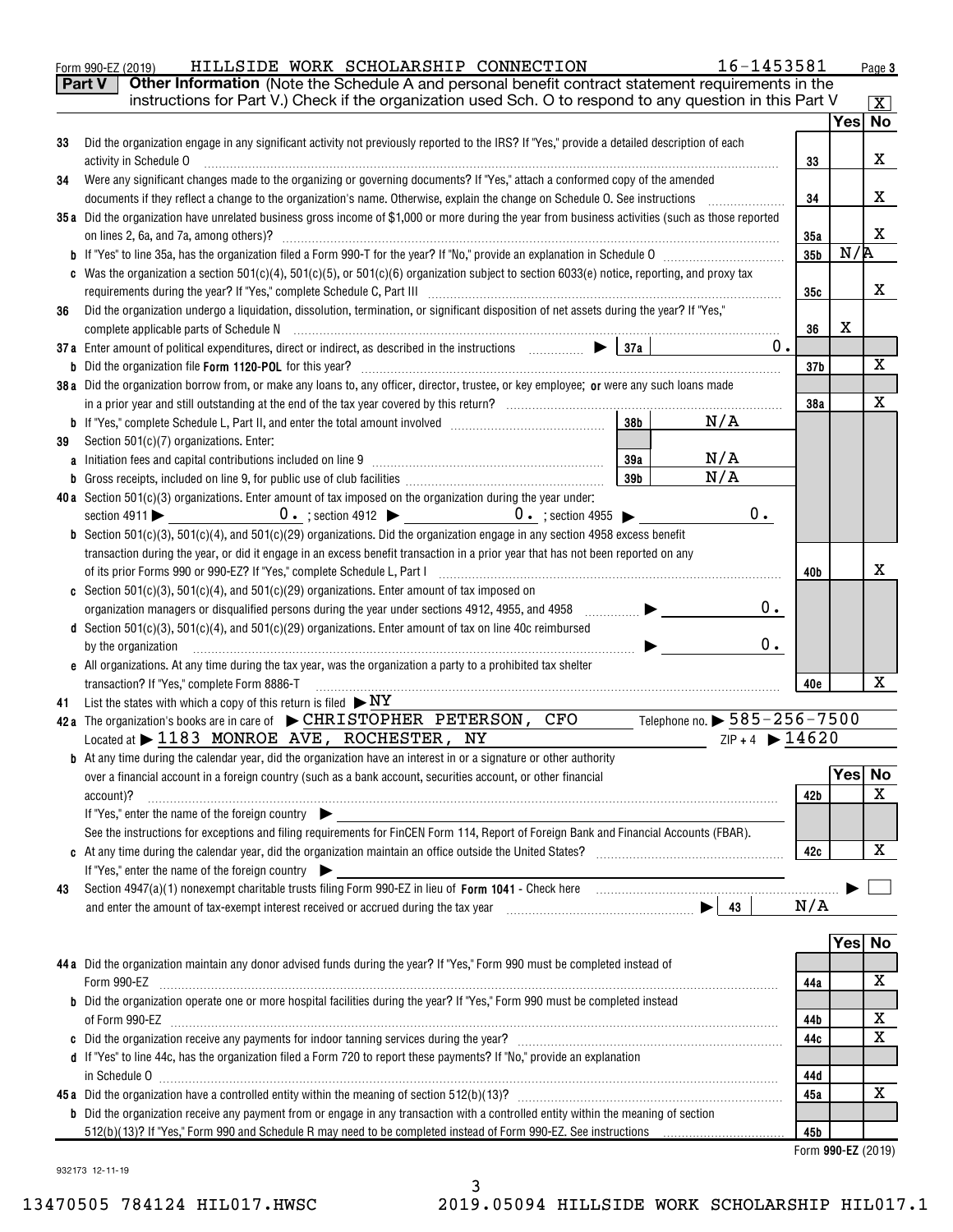| Form 990-EZ (2019)          |                      |                                                                               |             | HILLSIDE WORK SCHOLARSHIP CONNECTION                                                                                                                                       |                                          |      |                                                                                                                                                                                                                                | 16-1453581                               |                  |                                  | Page 4                  |
|-----------------------------|----------------------|-------------------------------------------------------------------------------|-------------|----------------------------------------------------------------------------------------------------------------------------------------------------------------------------|------------------------------------------|------|--------------------------------------------------------------------------------------------------------------------------------------------------------------------------------------------------------------------------------|------------------------------------------|------------------|----------------------------------|-------------------------|
|                             |                      |                                                                               |             |                                                                                                                                                                            |                                          |      |                                                                                                                                                                                                                                |                                          |                  |                                  | Yes No                  |
| 46                          |                      |                                                                               |             | Did the organization engage, directly or indirectly, in political campaign activities on behalf of or in opposition to candidates for public office?                       |                                          |      |                                                                                                                                                                                                                                |                                          |                  |                                  |                         |
| Part VI                     |                      | If "Yes," complete Schedule C, Part I<br>Section 501(c)(3) Organizations Only |             |                                                                                                                                                                            |                                          |      |                                                                                                                                                                                                                                |                                          | 46               |                                  | $\mathbf{X}$            |
|                             |                      |                                                                               |             | All section 501(c)(3) organizations must answer questions 47-49b and 52, and complete the tables for lines 50 and 51.                                                      |                                          |      |                                                                                                                                                                                                                                |                                          |                  |                                  |                         |
|                             |                      |                                                                               |             |                                                                                                                                                                            |                                          |      |                                                                                                                                                                                                                                |                                          |                  |                                  |                         |
|                             |                      |                                                                               |             |                                                                                                                                                                            |                                          |      |                                                                                                                                                                                                                                |                                          |                  | <b>Yes</b>                       | <b>No</b>               |
| 47                          |                      |                                                                               |             | Did the organization engage in lobbying activities or have a section 501(h) election in effect during the tax year? If "Yes," complete Sch. C, Part II                     |                                          |      |                                                                                                                                                                                                                                |                                          | 47               |                                  | $\bar{\mathbf{X}}$      |
| 48                          |                      |                                                                               |             |                                                                                                                                                                            |                                          |      |                                                                                                                                                                                                                                |                                          | 48               |                                  | $\overline{\mathbf{x}}$ |
| 49 a                        |                      |                                                                               |             |                                                                                                                                                                            |                                          |      |                                                                                                                                                                                                                                |                                          | 49a              |                                  | $\mathbf X$             |
|                             |                      |                                                                               |             |                                                                                                                                                                            |                                          |      |                                                                                                                                                                                                                                |                                          | <b>49b</b>       |                                  |                         |
| 50                          |                      |                                                                               |             | Complete this table for the organization's five highest compensated employees (other than officers, directors, trustees, and key employees) who each received more         |                                          |      |                                                                                                                                                                                                                                |                                          |                  |                                  |                         |
|                             |                      |                                                                               |             | than \$100,000 of compensation from the organization. If there is none, enter "None."                                                                                      |                                          |      |                                                                                                                                                                                                                                |                                          |                  |                                  |                         |
|                             |                      | (a) Name and title of each employee                                           |             |                                                                                                                                                                            | (b) Average hours<br>per week devoted to |      | (C) Reportable<br>compensation (Forms                                                                                                                                                                                          | (d) Health benefits,<br>contributions to |                  | (e) Estimated<br>amount of other |                         |
|                             |                      |                                                                               | <b>NONE</b> |                                                                                                                                                                            | position                                 |      | W-2/1099-MISC)                                                                                                                                                                                                                 | employee benefit<br>plans, and deferred  |                  | compensation                     |                         |
|                             |                      |                                                                               |             |                                                                                                                                                                            |                                          |      |                                                                                                                                                                                                                                | compensation                             |                  |                                  |                         |
|                             |                      |                                                                               |             |                                                                                                                                                                            |                                          |      |                                                                                                                                                                                                                                |                                          |                  |                                  |                         |
|                             |                      |                                                                               |             |                                                                                                                                                                            |                                          |      |                                                                                                                                                                                                                                |                                          |                  |                                  |                         |
|                             |                      |                                                                               |             |                                                                                                                                                                            |                                          |      |                                                                                                                                                                                                                                |                                          |                  |                                  |                         |
|                             |                      |                                                                               |             |                                                                                                                                                                            |                                          |      |                                                                                                                                                                                                                                |                                          |                  |                                  |                         |
|                             |                      |                                                                               |             |                                                                                                                                                                            |                                          |      |                                                                                                                                                                                                                                |                                          |                  |                                  |                         |
|                             |                      |                                                                               |             |                                                                                                                                                                            |                                          |      |                                                                                                                                                                                                                                |                                          |                  |                                  |                         |
|                             |                      |                                                                               |             |                                                                                                                                                                            |                                          |      |                                                                                                                                                                                                                                |                                          |                  |                                  |                         |
|                             |                      |                                                                               |             |                                                                                                                                                                            |                                          |      |                                                                                                                                                                                                                                |                                          |                  |                                  |                         |
|                             |                      |                                                                               |             |                                                                                                                                                                            |                                          |      |                                                                                                                                                                                                                                |                                          |                  |                                  |                         |
| 51                          |                      | f Total number of other employees paid over \$100,000                         |             | Complete this table for the organization's five highest compensated independent contractors who each received more than \$100,000 of compensation from the                 |                                          | ь    |                                                                                                                                                                                                                                |                                          |                  |                                  |                         |
|                             |                      | organization. If there is none, enter "None."                                 | <b>NONE</b> |                                                                                                                                                                            |                                          |      |                                                                                                                                                                                                                                |                                          |                  |                                  |                         |
|                             |                      | (a) Name and business address of each independent contractor                  |             |                                                                                                                                                                            |                                          |      | (b) Type of service                                                                                                                                                                                                            |                                          |                  | (c) Compensation                 |                         |
|                             |                      |                                                                               |             |                                                                                                                                                                            |                                          |      |                                                                                                                                                                                                                                |                                          |                  |                                  |                         |
|                             |                      |                                                                               |             |                                                                                                                                                                            |                                          |      |                                                                                                                                                                                                                                |                                          |                  |                                  |                         |
|                             |                      |                                                                               |             |                                                                                                                                                                            |                                          |      |                                                                                                                                                                                                                                |                                          |                  |                                  |                         |
|                             |                      |                                                                               |             |                                                                                                                                                                            |                                          |      |                                                                                                                                                                                                                                |                                          |                  |                                  |                         |
|                             |                      |                                                                               |             |                                                                                                                                                                            |                                          |      |                                                                                                                                                                                                                                |                                          |                  |                                  |                         |
|                             |                      |                                                                               |             |                                                                                                                                                                            |                                          |      |                                                                                                                                                                                                                                |                                          |                  |                                  |                         |
|                             |                      |                                                                               |             |                                                                                                                                                                            |                                          |      |                                                                                                                                                                                                                                |                                          |                  |                                  |                         |
|                             |                      |                                                                               |             |                                                                                                                                                                            |                                          |      |                                                                                                                                                                                                                                |                                          |                  |                                  |                         |
|                             |                      |                                                                               |             |                                                                                                                                                                            |                                          |      |                                                                                                                                                                                                                                |                                          |                  |                                  |                         |
|                             |                      |                                                                               |             | d Total number of other independent contractors each receiving over \$100,000                                                                                              |                                          |      |                                                                                                                                                                                                                                |                                          |                  |                                  |                         |
| 52                          |                      |                                                                               |             | Did the organization complete Schedule A? Note: All section 501(c)(3) organizations must attach a                                                                          |                                          |      |                                                                                                                                                                                                                                |                                          |                  |                                  |                         |
|                             | completed Schedule A |                                                                               |             |                                                                                                                                                                            |                                          |      | advanced and the company of the company of the company of the company of the company of the company of the company of the company of the company of the company of the company of the company of the company of the company of |                                          | $X$ Yes          |                                  | No                      |
|                             |                      |                                                                               |             | Under penalties of perjury, I declare that I have examined this return, including accompanying schedules and statements, and to the best of my knowledge and belief, it is |                                          |      |                                                                                                                                                                                                                                |                                          |                  |                                  |                         |
|                             |                      |                                                                               |             | true, correct, and/complete. Declaration of preparer (other than officer) is based on all information of which preparer has any knowledge.                                 |                                          |      |                                                                                                                                                                                                                                |                                          |                  |                                  |                         |
|                             | Signalury of bifty   |                                                                               |             |                                                                                                                                                                            |                                          |      |                                                                                                                                                                                                                                |                                          |                  |                                  |                         |
| Sign<br>Here                |                      | MARIA CRISTALLI, PRESIDENT                                                    |             |                                                                                                                                                                            |                                          |      |                                                                                                                                                                                                                                |                                          |                  |                                  |                         |
|                             |                      | Type or print name and title                                                  |             | & CEO                                                                                                                                                                      |                                          |      |                                                                                                                                                                                                                                |                                          |                  |                                  |                         |
|                             |                      | Print/Type preparer's name                                                    |             | Preparer's signature                                                                                                                                                       |                                          | Date | Check                                                                                                                                                                                                                          | if<br>PTIN                               |                  |                                  |                         |
|                             |                      |                                                                               |             |                                                                                                                                                                            |                                          |      | self-employed                                                                                                                                                                                                                  |                                          |                  |                                  |                         |
| Paid                        |                      | NANCY J. SNYDER                                                               |             |                                                                                                                                                                            |                                          |      |                                                                                                                                                                                                                                | P01340545                                |                  |                                  |                         |
| Preparer<br><b>Use Only</b> |                      | Firm's name BONADIO &                                                         |             | $CO.$ ;<br>LLI                                                                                                                                                             |                                          |      |                                                                                                                                                                                                                                | Firm's EIN ▶ 16-1131146                  |                  |                                  |                         |
|                             |                      | Firm's address > 171 SULLY'S TRAIL                                            |             |                                                                                                                                                                            |                                          |      | Phone no.                                                                                                                                                                                                                      | 585                                      |                  | 381-1000                         |                         |
|                             |                      |                                                                               |             | PITTSFORD, NY 14534                                                                                                                                                        |                                          |      |                                                                                                                                                                                                                                |                                          |                  |                                  |                         |
|                             |                      |                                                                               |             | May the IRS discuss this return with the preparer shown above? See instructions                                                                                            |                                          |      |                                                                                                                                                                                                                                |                                          | $\mathbf{X}$ Yes |                                  | No                      |
|                             |                      |                                                                               |             |                                                                                                                                                                            |                                          |      |                                                                                                                                                                                                                                |                                          |                  | Form 990-EZ (2019)               |                         |

932174 12-11-19

 $\alpha$ 

 $\overline{4}$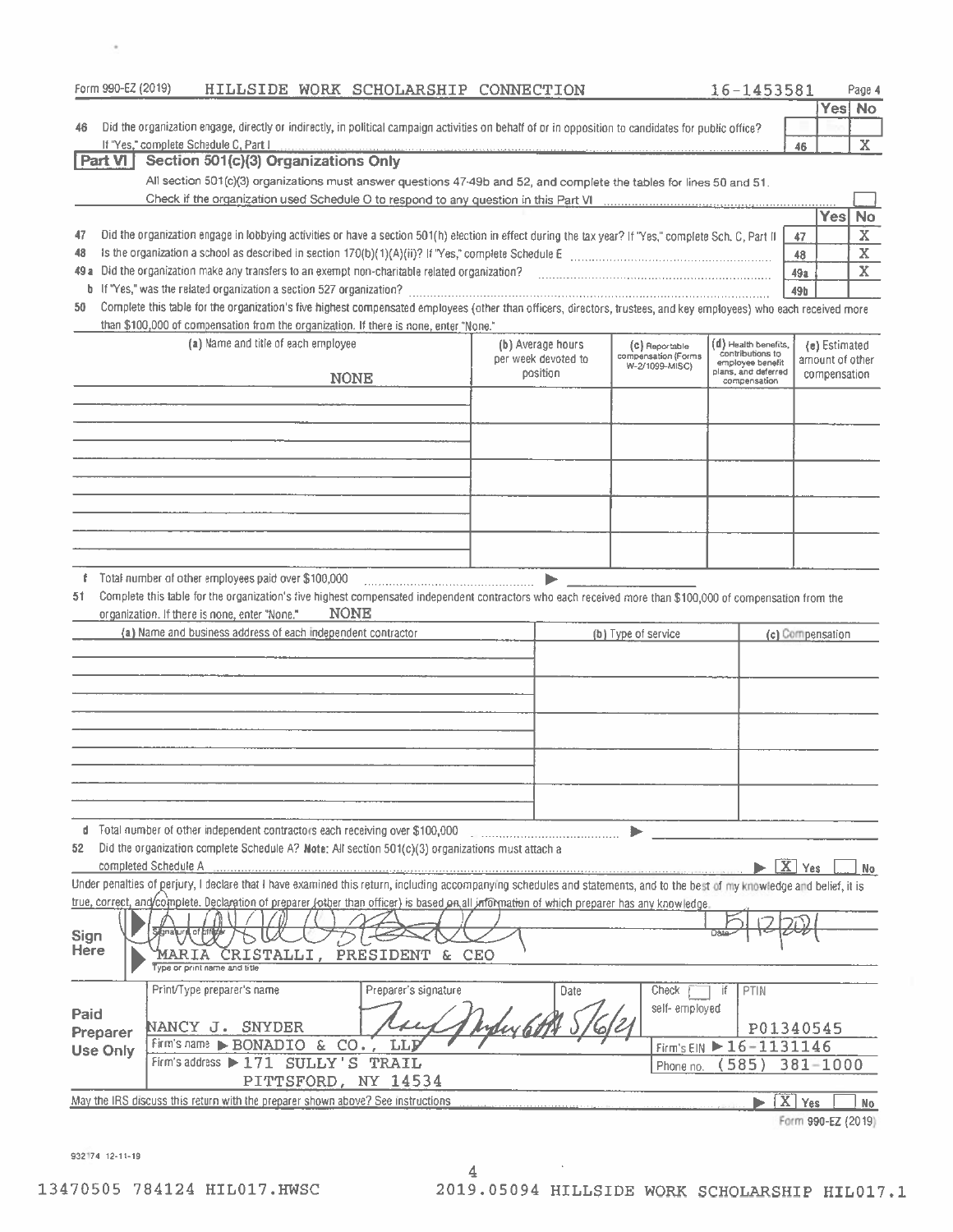| <b>SCHEDULE A</b> |  |
|-------------------|--|
|-------------------|--|

(Form 990 or 990-EZ) Complete if the organization is a section 501(c)(3) organization or a section Public Charity Status and Public Support<br>
omplete if the organization is a section 501(c)(3) organization or a section<br>  $4947(a)(1)$  nonexempt charitable trust.

| OMB No. 1545-0047     |
|-----------------------|
|                       |
| <b>Open to Public</b> |

٦

| Department of the Treasury<br>Internal Revenue Service |                     |                                                                                                                                            |                                             |                                                                                    |                                                                                                                                               | Attach to Form 990 or Form 990-EZ.<br>Go to www.irs.gov/Form990 for instructions and the latest information. |                                   |                            |  |                                       | <b>Open to Public</b> |
|--------------------------------------------------------|---------------------|--------------------------------------------------------------------------------------------------------------------------------------------|---------------------------------------------|------------------------------------------------------------------------------------|-----------------------------------------------------------------------------------------------------------------------------------------------|--------------------------------------------------------------------------------------------------------------|-----------------------------------|----------------------------|--|---------------------------------------|-----------------------|
|                                                        |                     | Name of the organization                                                                                                                   |                                             |                                                                                    |                                                                                                                                               |                                                                                                              |                                   |                            |  | <b>Employer identification number</b> |                       |
|                                                        |                     |                                                                                                                                            |                                             |                                                                                    | HILLSIDE WORK SCHOLARSHIP CONNECTION                                                                                                          |                                                                                                              |                                   |                            |  | 16-1453581                            |                       |
| <b>Part I</b>                                          |                     |                                                                                                                                            |                                             |                                                                                    | Reason for Public Charity Status (All organizations must complete this part.) See instructions.                                               |                                                                                                              |                                   |                            |  |                                       |                       |
|                                                        |                     |                                                                                                                                            |                                             |                                                                                    | The organization is not a private foundation because it is: (For lines 1 through 12, check only one box.)                                     |                                                                                                              |                                   |                            |  |                                       |                       |
| 1                                                      |                     |                                                                                                                                            |                                             |                                                                                    | A church, convention of churches, or association of churches described in section 170(b)(1)(A)(i).                                            |                                                                                                              |                                   |                            |  |                                       |                       |
| 2                                                      |                     |                                                                                                                                            |                                             |                                                                                    | A school described in section 170(b)(1)(A)(ii). (Attach Schedule E (Form 990 or 990-EZ).)                                                     |                                                                                                              |                                   |                            |  |                                       |                       |
| з                                                      |                     |                                                                                                                                            |                                             |                                                                                    | A hospital or a cooperative hospital service organization described in section 170(b)(1)(A)(iii).                                             |                                                                                                              |                                   |                            |  |                                       |                       |
| 4                                                      |                     | A medical research organization operated in conjunction with a hospital described in section 170(b)(1)(A)(iii). Enter the hospital's name, |                                             |                                                                                    |                                                                                                                                               |                                                                                                              |                                   |                            |  |                                       |                       |
|                                                        |                     | city, and state:                                                                                                                           |                                             |                                                                                    |                                                                                                                                               |                                                                                                              |                                   |                            |  |                                       |                       |
| 5                                                      |                     | An organization operated for the benefit of a college or university owned or operated by a governmental unit described in                  |                                             |                                                                                    |                                                                                                                                               |                                                                                                              |                                   |                            |  |                                       |                       |
|                                                        |                     |                                                                                                                                            |                                             | section 170(b)(1)(A)(iv). (Complete Part II.)                                      |                                                                                                                                               |                                                                                                              |                                   |                            |  |                                       |                       |
| 6                                                      |                     |                                                                                                                                            |                                             |                                                                                    | A federal, state, or local government or governmental unit described in section 170(b)(1)(A)(v).                                              |                                                                                                              |                                   |                            |  |                                       |                       |
| $\overline{7}$                                         | $\lfloor x \rfloor$ |                                                                                                                                            |                                             |                                                                                    | An organization that normally receives a substantial part of its support from a governmental unit or from the general public described in     |                                                                                                              |                                   |                            |  |                                       |                       |
|                                                        |                     |                                                                                                                                            |                                             | section 170(b)(1)(A)(vi). (Complete Part II.)                                      |                                                                                                                                               |                                                                                                              |                                   |                            |  |                                       |                       |
| 8                                                      |                     |                                                                                                                                            |                                             |                                                                                    | A community trust described in section 170(b)(1)(A)(vi). (Complete Part II.)                                                                  |                                                                                                              |                                   |                            |  |                                       |                       |
| 9                                                      |                     |                                                                                                                                            |                                             |                                                                                    | An agricultural research organization described in section 170(b)(1)(A)(ix) operated in conjunction with a land-grant college                 |                                                                                                              |                                   |                            |  |                                       |                       |
|                                                        |                     |                                                                                                                                            |                                             |                                                                                    | or university or a non-land-grant college of agriculture (see instructions). Enter the name, city, and state of the college or                |                                                                                                              |                                   |                            |  |                                       |                       |
|                                                        |                     | university:                                                                                                                                |                                             |                                                                                    |                                                                                                                                               |                                                                                                              |                                   |                            |  |                                       |                       |
| 10                                                     |                     |                                                                                                                                            |                                             |                                                                                    | An organization that normally receives: (1) more than 33 1/3% of its support from contributions, membership fees, and gross receipts from     |                                                                                                              |                                   |                            |  |                                       |                       |
|                                                        |                     |                                                                                                                                            |                                             |                                                                                    | activities related to its exempt functions - subject to certain exceptions, and (2) no more than 33 1/3% of its support from gross investment |                                                                                                              |                                   |                            |  |                                       |                       |
|                                                        |                     |                                                                                                                                            |                                             |                                                                                    | income and unrelated business taxable income (less section 511 tax) from businesses acquired by the organization after June 30, 1975.         |                                                                                                              |                                   |                            |  |                                       |                       |
|                                                        |                     |                                                                                                                                            |                                             | See section 509(a)(2). (Complete Part III.)                                        |                                                                                                                                               |                                                                                                              |                                   |                            |  |                                       |                       |
| 11                                                     |                     |                                                                                                                                            |                                             |                                                                                    | An organization organized and operated exclusively to test for public safety. See section 509(a)(4).                                          |                                                                                                              |                                   |                            |  |                                       |                       |
| 12                                                     |                     |                                                                                                                                            |                                             |                                                                                    | An organization organized and operated exclusively for the benefit of, to perform the functions of, or to carry out the purposes of one or    |                                                                                                              |                                   |                            |  |                                       |                       |
|                                                        |                     |                                                                                                                                            |                                             |                                                                                    | more publicly supported organizations described in section 509(a)(1) or section 509(a)(2). See section 509(a)(3). Check the box in            |                                                                                                              |                                   |                            |  |                                       |                       |
|                                                        |                     |                                                                                                                                            |                                             |                                                                                    | lines 12a through 12d that describes the type of supporting organization and complete lines 12e, 12f, and 12g.                                |                                                                                                              |                                   |                            |  |                                       |                       |
| а                                                      |                     |                                                                                                                                            |                                             |                                                                                    | Type I. A supporting organization operated, supervised, or controlled by its supported organization(s), typically by giving                   |                                                                                                              |                                   |                            |  |                                       |                       |
|                                                        |                     |                                                                                                                                            |                                             |                                                                                    | the supported organization(s) the power to regularly appoint or elect a majority of the directors or trustees of the supporting               |                                                                                                              |                                   |                            |  |                                       |                       |
|                                                        |                     |                                                                                                                                            |                                             | organization. You must complete Part IV, Sections A and B.                         |                                                                                                                                               |                                                                                                              |                                   |                            |  |                                       |                       |
| b                                                      |                     |                                                                                                                                            |                                             |                                                                                    | Type II. A supporting organization supervised or controlled in connection with its supported organization(s), by having                       |                                                                                                              |                                   |                            |  |                                       |                       |
|                                                        |                     |                                                                                                                                            |                                             |                                                                                    | control or management of the supporting organization vested in the same persons that control or manage the supported                          |                                                                                                              |                                   |                            |  |                                       |                       |
|                                                        |                     |                                                                                                                                            |                                             | organization(s). You must complete Part IV, Sections A and C.                      |                                                                                                                                               |                                                                                                              |                                   |                            |  |                                       |                       |
| с                                                      |                     |                                                                                                                                            |                                             |                                                                                    | Type III functionally integrated. A supporting organization operated in connection with, and functionally integrated with,                    |                                                                                                              |                                   |                            |  |                                       |                       |
|                                                        |                     |                                                                                                                                            |                                             |                                                                                    | its supported organization(s) (see instructions). You must complete Part IV, Sections A, D, and E.                                            |                                                                                                              |                                   |                            |  |                                       |                       |
| d                                                      |                     |                                                                                                                                            |                                             |                                                                                    | Type III non-functionally integrated. A supporting organization operated in connection with its supported organization(s)                     |                                                                                                              |                                   |                            |  |                                       |                       |
|                                                        |                     |                                                                                                                                            |                                             |                                                                                    | that is not functionally integrated. The organization generally must satisfy a distribution requirement and an attentiveness                  |                                                                                                              |                                   |                            |  |                                       |                       |
|                                                        |                     |                                                                                                                                            |                                             |                                                                                    | requirement (see instructions). You must complete Part IV, Sections A and D, and Part V.                                                      |                                                                                                              |                                   |                            |  |                                       |                       |
| e                                                      |                     |                                                                                                                                            |                                             |                                                                                    | Check this box if the organization received a written determination from the IRS that it is a Type I, Type II, Type III                       |                                                                                                              |                                   |                            |  |                                       |                       |
|                                                        |                     |                                                                                                                                            |                                             |                                                                                    | functionally integrated, or Type III non-functionally integrated supporting organization.                                                     |                                                                                                              |                                   |                            |  |                                       |                       |
| f.                                                     |                     |                                                                                                                                            | Enter the number of supported organizations |                                                                                    |                                                                                                                                               |                                                                                                              |                                   |                            |  |                                       |                       |
|                                                        |                     | (i) Name of supported                                                                                                                      |                                             | Provide the following information about the supported organization(s).<br>(ii) EIN | (iii) Type of organization                                                                                                                    |                                                                                                              | (iv) Is the organization listed   | (v) Amount of monetary     |  | (vi) Amount of other                  |                       |
|                                                        |                     | organization                                                                                                                               |                                             |                                                                                    | (described on lines 1-10                                                                                                                      | Yes                                                                                                          | in your governing document?<br>No | support (see instructions) |  | support (see instructions)            |                       |
|                                                        |                     |                                                                                                                                            |                                             |                                                                                    | above (see instructions))                                                                                                                     |                                                                                                              |                                   |                            |  |                                       |                       |
|                                                        |                     |                                                                                                                                            |                                             |                                                                                    |                                                                                                                                               |                                                                                                              |                                   |                            |  |                                       |                       |
|                                                        |                     |                                                                                                                                            |                                             |                                                                                    |                                                                                                                                               |                                                                                                              |                                   |                            |  |                                       |                       |
|                                                        |                     |                                                                                                                                            |                                             |                                                                                    |                                                                                                                                               |                                                                                                              |                                   |                            |  |                                       |                       |
|                                                        |                     |                                                                                                                                            |                                             |                                                                                    |                                                                                                                                               |                                                                                                              |                                   |                            |  |                                       |                       |
|                                                        |                     |                                                                                                                                            |                                             |                                                                                    |                                                                                                                                               |                                                                                                              |                                   |                            |  |                                       |                       |
|                                                        |                     |                                                                                                                                            |                                             |                                                                                    |                                                                                                                                               |                                                                                                              |                                   |                            |  |                                       |                       |
|                                                        |                     |                                                                                                                                            |                                             |                                                                                    |                                                                                                                                               |                                                                                                              |                                   |                            |  |                                       |                       |
|                                                        |                     |                                                                                                                                            |                                             |                                                                                    |                                                                                                                                               |                                                                                                              |                                   |                            |  |                                       |                       |
|                                                        |                     |                                                                                                                                            |                                             |                                                                                    |                                                                                                                                               |                                                                                                              |                                   |                            |  |                                       |                       |
| Total                                                  |                     |                                                                                                                                            |                                             |                                                                                    |                                                                                                                                               |                                                                                                              |                                   |                            |  |                                       |                       |

LHA For Paperwork Reduction Act Notice, see the Instructions for Form 990 or 990-EZ. 932021 09-25-19 Schedule A (Form 990 or 990-EZ) 2019 5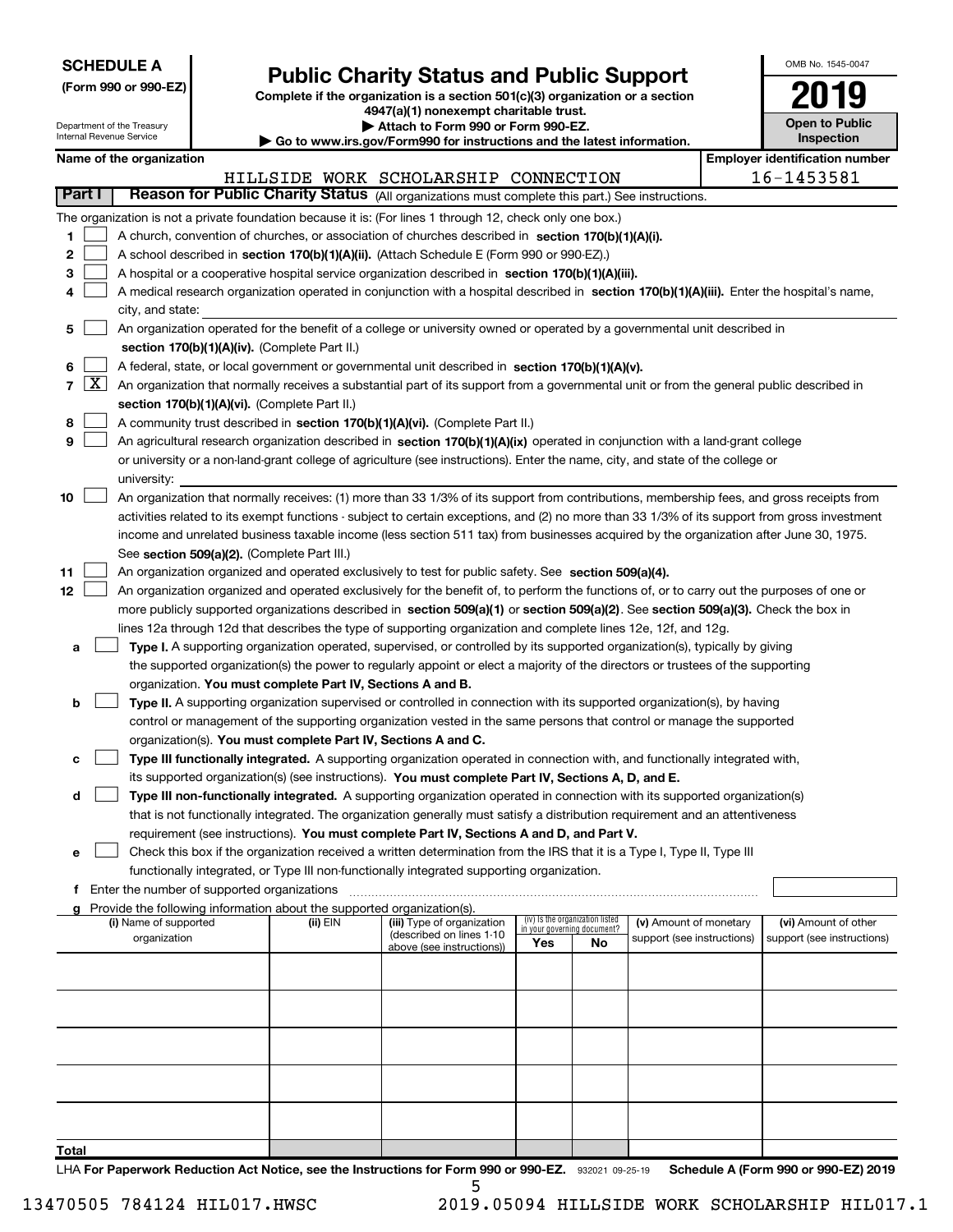### $16 - 1453581$  Page 2 Schedule A (Form 990 or 990-EZ) 2019 HILLSIDE WORK SCHOLARSHIP CONNECTION  $16$ -1453581  $_{\sf Page}$

(Complete only if you checked the box on line 5, 7, or 8 of Part I or if the organization failed to qualify under Part III. If the organization fails to qualify under the tests listed below, please complete Part III.) Part II | Support Schedule for Organizations Described in Sections 170(b)(1)(A)(iv) and 170(b)(1)(A)(vi)

|   | <b>Section A. Public Support</b>                                                                                                           |                                      |            |                                      |            |          |                                      |
|---|--------------------------------------------------------------------------------------------------------------------------------------------|--------------------------------------|------------|--------------------------------------|------------|----------|--------------------------------------|
|   | Calendar year (or fiscal year beginning in) $\blacktriangleright$                                                                          | (a) 2015                             | (b) 2016   | $(c)$ 2017                           | $(d)$ 2018 | (e) 2019 | (f) Total                            |
|   | 1 Gifts, grants, contributions, and                                                                                                        |                                      |            |                                      |            |          |                                      |
|   | membership fees received. (Do not                                                                                                          |                                      |            |                                      |            |          |                                      |
|   | include any "unusual grants.")                                                                                                             | 16476910.17115306.17237188.11641648. |            |                                      |            |          | 0.62471052.                          |
|   | 2 Tax revenues levied for the organ-                                                                                                       |                                      |            |                                      |            |          |                                      |
|   | ization's benefit and either paid to                                                                                                       |                                      |            |                                      |            |          |                                      |
|   | or expended on its behalf                                                                                                                  |                                      |            |                                      |            |          |                                      |
|   | 3 The value of services or facilities                                                                                                      |                                      |            |                                      |            |          |                                      |
|   | furnished by a governmental unit to                                                                                                        |                                      |            |                                      |            |          |                                      |
|   | the organization without charge                                                                                                            |                                      |            |                                      |            |          |                                      |
|   | 4 Total. Add lines 1 through 3                                                                                                             |                                      |            | 16476910.17115306.17237188.11641648. |            |          | 62471052.                            |
|   | The portion of total contributions                                                                                                         |                                      |            |                                      |            |          |                                      |
|   | by each person (other than a                                                                                                               |                                      |            |                                      |            |          |                                      |
|   | governmental unit or publicly                                                                                                              |                                      |            |                                      |            |          |                                      |
|   | supported organization) included                                                                                                           |                                      |            |                                      |            |          |                                      |
|   | on line 1 that exceeds 2% of the                                                                                                           |                                      |            |                                      |            |          |                                      |
|   | amount shown on line 11.                                                                                                                   |                                      |            |                                      |            |          |                                      |
|   | column (f)                                                                                                                                 |                                      |            |                                      |            |          |                                      |
|   | 6 Public support. Subtract line 5 from line 4.                                                                                             |                                      |            |                                      |            |          | 62471052.                            |
|   | <b>Section B. Total Support</b>                                                                                                            |                                      |            |                                      |            |          |                                      |
|   | Calendar year (or fiscal year beginning in)                                                                                                | (a) 2015                             | $(b)$ 2016 | $(c)$ 2017                           | $(d)$ 2018 | (e) 2019 | (f) Total                            |
|   | <b>7</b> Amounts from line 4                                                                                                               | 16476910.17115306.17237188.11641648. |            |                                      |            |          | 62471052.                            |
| 8 | Gross income from interest,                                                                                                                |                                      |            |                                      |            |          |                                      |
|   | dividends, payments received on                                                                                                            |                                      |            |                                      |            |          |                                      |
|   | securities loans, rents, royalties,                                                                                                        |                                      |            |                                      |            |          |                                      |
|   | and income from similar sources                                                                                                            |                                      |            |                                      |            |          |                                      |
| 9 | Net income from unrelated business                                                                                                         |                                      |            |                                      |            |          |                                      |
|   | activities, whether or not the                                                                                                             |                                      |            |                                      |            |          |                                      |
|   |                                                                                                                                            |                                      |            |                                      |            |          |                                      |
|   | business is regularly carried on<br>10 Other income. Do not include gain                                                                   |                                      |            |                                      |            |          |                                      |
|   |                                                                                                                                            |                                      |            |                                      |            |          |                                      |
|   | or loss from the sale of capital                                                                                                           | 1,300.                               |            |                                      | 199.       |          | <u>1,499.</u>                        |
|   | assets (Explain in Part VI.)                                                                                                               |                                      |            |                                      |            |          | 62472551                             |
|   | 11 Total support. Add lines 7 through 10                                                                                                   |                                      |            |                                      |            |          |                                      |
|   | 12 Gross receipts from related activities, etc. (see instructions)                                                                         |                                      |            |                                      |            | 12       |                                      |
|   | 13 First five years. If the Form 990 is for the organization's first, second, third, fourth, or fifth tax year as a section 501(c)(3)      |                                      |            |                                      |            |          |                                      |
|   | organization, check this box and stop here<br><b>Section C. Computation of Public Support Percentage</b>                                   |                                      |            |                                      |            |          |                                      |
|   |                                                                                                                                            |                                      |            |                                      |            | 14       | 100.00<br>%                          |
|   |                                                                                                                                            |                                      |            |                                      |            | 15       | 100.00<br>$\%$                       |
|   | 16a 33 1/3% support test - 2019. If the organization did not check the box on line 13, and line 14 is 33 1/3% or more, check this box and  |                                      |            |                                      |            |          |                                      |
|   | stop here. The organization qualifies as a publicly supported organization                                                                 |                                      |            |                                      |            |          | $\blacktriangleright$ $\mid$ X       |
|   | b 33 1/3% support test - 2018. If the organization did not check a box on line 13 or 16a, and line 15 is 33 1/3% or more, check this box   |                                      |            |                                      |            |          |                                      |
|   |                                                                                                                                            |                                      |            |                                      |            |          |                                      |
|   | and stop here. The organization qualifies as a publicly supported organization                                                             |                                      |            |                                      |            |          |                                      |
|   | 17a 10% -facts-and-circumstances test - 2019. If the organization did not check a box on line 13, 16a, or 16b, and line 14 is 10% or more, |                                      |            |                                      |            |          |                                      |
|   | and if the organization meets the "facts-and-circumstances" test, check this box and stop here. Explain in Part VI how the organization    |                                      |            |                                      |            |          |                                      |
|   | meets the "facts-and-circumstances" test. The organization qualifies as a publicly supported organization                                  |                                      |            |                                      |            |          |                                      |
|   | b 10% -facts-and-circumstances test - 2018. If the organization did not check a box on line 13, 16a, 16b, or 17a, and line 15 is 10% or    |                                      |            |                                      |            |          |                                      |
|   | more, and if the organization meets the "facts-and-circumstances" test, check this box and stop here. Explain in Part VI how the           |                                      |            |                                      |            |          |                                      |
|   | organization meets the "facts-and-circumstances" test. The organization qualifies as a publicly supported organization                     |                                      |            |                                      |            |          |                                      |
|   | 18 Private foundation. If the organization did not check a box on line 13, 16a, 16b, 17a, or 17b, check this box and see instructions      |                                      |            |                                      |            |          |                                      |
|   |                                                                                                                                            |                                      |            |                                      |            |          | Schedule A (Form 990 or 990-EZ) 2019 |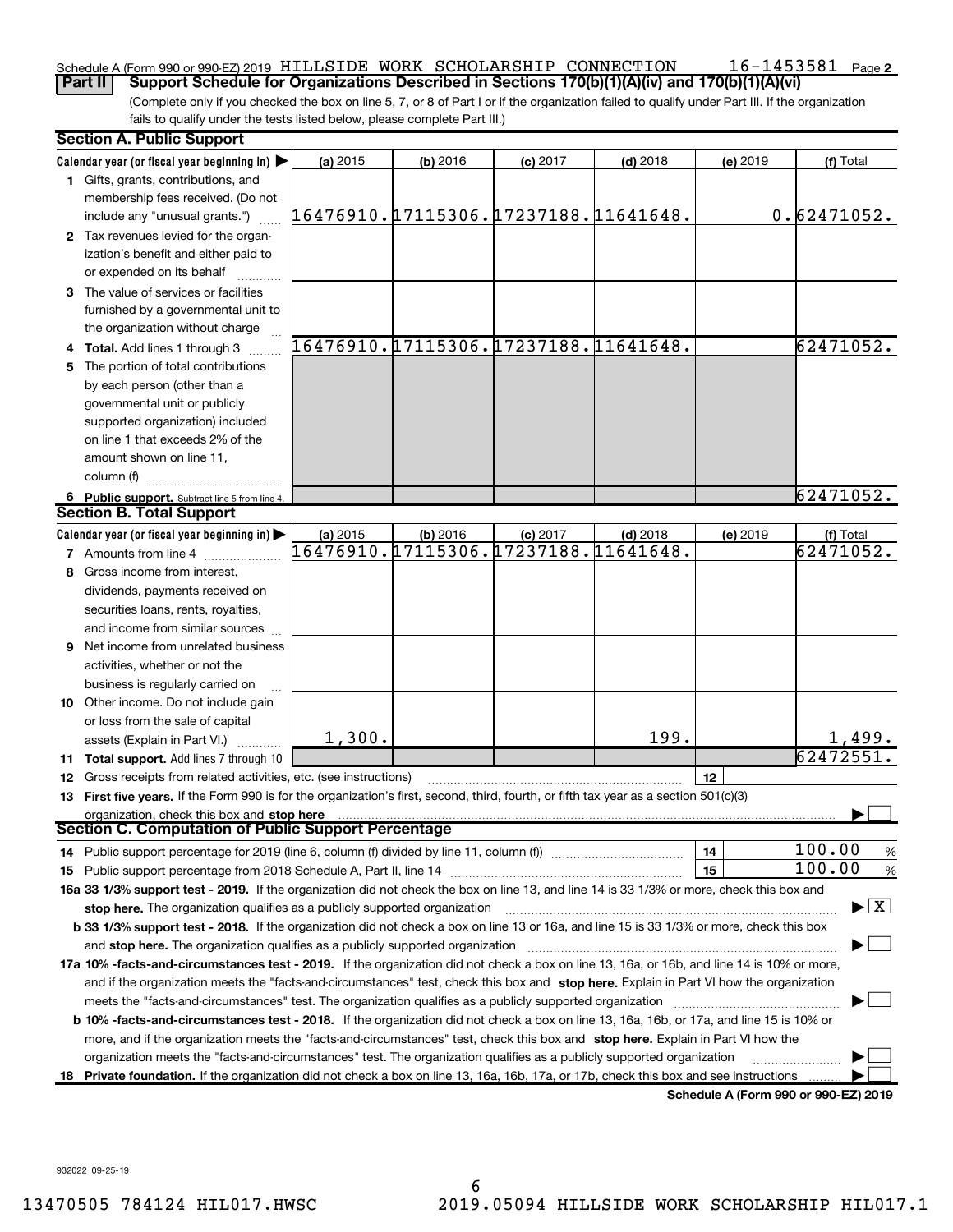## Schedule A (Form 990 or 990-EZ) 2019 HILLSIDE WORK SCHOLARSHIP CONNECTION  $16$ -1453581  $_{\sf Page}$ **Part III | Support Schedule for Organizations Described in Section 509(a)(2)**

(Complete only if you checked the box on line 10 of Part I or if the organization failed to qualify under Part II. If the organization fails to qualify under the tests listed below, please complete Part II.)

|    | <b>Section A. Public Support</b>                                                                                                                                                                |            |            |            |            |          |                                      |
|----|-------------------------------------------------------------------------------------------------------------------------------------------------------------------------------------------------|------------|------------|------------|------------|----------|--------------------------------------|
|    | Calendar year (or fiscal year beginning in) $\blacktriangleright$                                                                                                                               | (a) 2015   | (b) 2016   | $(c)$ 2017 | $(d)$ 2018 | (e) 2019 | (f) Total                            |
|    | 1 Gifts, grants, contributions, and                                                                                                                                                             |            |            |            |            |          |                                      |
|    | membership fees received. (Do not                                                                                                                                                               |            |            |            |            |          |                                      |
|    | include any "unusual grants.")                                                                                                                                                                  |            |            |            |            |          |                                      |
|    | <b>2</b> Gross receipts from admissions,<br>merchandise sold or services per-<br>formed, or facilities furnished in<br>any activity that is related to the<br>organization's tax-exempt purpose |            |            |            |            |          |                                      |
| 3. | Gross receipts from activities that                                                                                                                                                             |            |            |            |            |          |                                      |
|    | are not an unrelated trade or bus-                                                                                                                                                              |            |            |            |            |          |                                      |
|    | iness under section 513                                                                                                                                                                         |            |            |            |            |          |                                      |
|    | 4 Tax revenues levied for the organ-                                                                                                                                                            |            |            |            |            |          |                                      |
|    | ization's benefit and either paid to                                                                                                                                                            |            |            |            |            |          |                                      |
|    | or expended on its behalf<br>.                                                                                                                                                                  |            |            |            |            |          |                                      |
|    | 5 The value of services or facilities                                                                                                                                                           |            |            |            |            |          |                                      |
|    | furnished by a governmental unit to                                                                                                                                                             |            |            |            |            |          |                                      |
|    | the organization without charge                                                                                                                                                                 |            |            |            |            |          |                                      |
|    | <b>6 Total.</b> Add lines 1 through 5                                                                                                                                                           |            |            |            |            |          |                                      |
|    | .<br>7a Amounts included on lines 1, 2, and                                                                                                                                                     |            |            |            |            |          |                                      |
|    | 3 received from disqualified persons                                                                                                                                                            |            |            |            |            |          |                                      |
|    | <b>b</b> Amounts included on lines 2 and 3 received<br>from other than disqualified persons that<br>exceed the greater of \$5,000 or 1% of the<br>amount on line 13 for the year                |            |            |            |            |          |                                      |
|    | c Add lines 7a and 7b                                                                                                                                                                           |            |            |            |            |          |                                      |
|    | 8 Public support. (Subtract line 7c from line 6.)                                                                                                                                               |            |            |            |            |          |                                      |
|    | <b>Section B. Total Support</b>                                                                                                                                                                 |            |            |            |            |          |                                      |
|    | Calendar year (or fiscal year beginning in)                                                                                                                                                     | (a) $2015$ | $(b)$ 2016 | $(c)$ 2017 | $(d)$ 2018 | (e) 2019 | (f) Total                            |
|    | <b>9</b> Amounts from line 6                                                                                                                                                                    |            |            |            |            |          |                                      |
|    | 10a Gross income from interest,<br>dividends, payments received on<br>securities loans, rents, royalties,<br>and income from similar sources                                                    |            |            |            |            |          |                                      |
|    | <b>b</b> Unrelated business taxable income<br>(less section 511 taxes) from businesses<br>acquired after June 30, 1975                                                                          |            |            |            |            |          |                                      |
|    | c Add lines 10a and 10b                                                                                                                                                                         |            |            |            |            |          |                                      |
|    | <b>11</b> Net income from unrelated business<br>activities not included in line 10b,<br>whether or not the business is<br>regularly carried on                                                  |            |            |            |            |          |                                      |
|    | <b>12</b> Other income. Do not include gain<br>or loss from the sale of capital<br>assets (Explain in Part VI.)                                                                                 |            |            |            |            |          |                                      |
|    | <b>13</b> Total support. (Add lines 9, 10c, 11, and 12.)                                                                                                                                        |            |            |            |            |          |                                      |
|    | 14 First five years. If the Form 990 is for the organization's first, second, third, fourth, or fifth tax year as a section 501(c)(3) organization,                                             |            |            |            |            |          |                                      |
|    | check this box and stop here                                                                                                                                                                    |            |            |            |            |          |                                      |
|    | <b>Section C. Computation of Public Support Percentage</b>                                                                                                                                      |            |            |            |            |          |                                      |
|    | 15 Public support percentage for 2019 (line 8, column (f), divided by line 13, column (f))                                                                                                      |            |            |            |            | 15       | %                                    |
|    | 16 Public support percentage from 2018 Schedule A, Part III, line 15                                                                                                                            |            |            |            |            | 16       | %                                    |
|    | <b>Section D. Computation of Investment Income Percentage</b>                                                                                                                                   |            |            |            |            |          |                                      |
|    |                                                                                                                                                                                                 |            |            |            |            | 17       | %                                    |
|    | 18 Investment income percentage from 2018 Schedule A, Part III, line 17                                                                                                                         |            |            |            |            | 18       | %                                    |
|    | 19a 33 1/3% support tests - 2019. If the organization did not check the box on line 14, and line 15 is more than 33 1/3%, and line 17 is not                                                    |            |            |            |            |          |                                      |
|    | more than 33 1/3%, check this box and stop here. The organization qualifies as a publicly supported organization                                                                                |            |            |            |            |          |                                      |
|    | b 33 1/3% support tests - 2018. If the organization did not check a box on line 14 or line 19a, and line 16 is more than 33 1/3%, and                                                           |            |            |            |            |          |                                      |
|    | line 18 is not more than 33 1/3%, check this box and stop here. The organization qualifies as a publicly supported organization                                                                 |            |            |            |            |          |                                      |
| 20 | Private foundation. If the organization did not check a box on line 14, 19a, or 19b, check this box and see instructions                                                                        |            |            |            |            |          |                                      |
|    | 932023 09-25-19                                                                                                                                                                                 |            |            |            |            |          | Schedule A (Form 990 or 990-EZ) 2019 |
|    |                                                                                                                                                                                                 |            | 7          |            |            |          |                                      |

13470505 784124 HIL017.HWSC 2019.05094 HILLSIDE WORK SCHOLARSHIP HIL017.1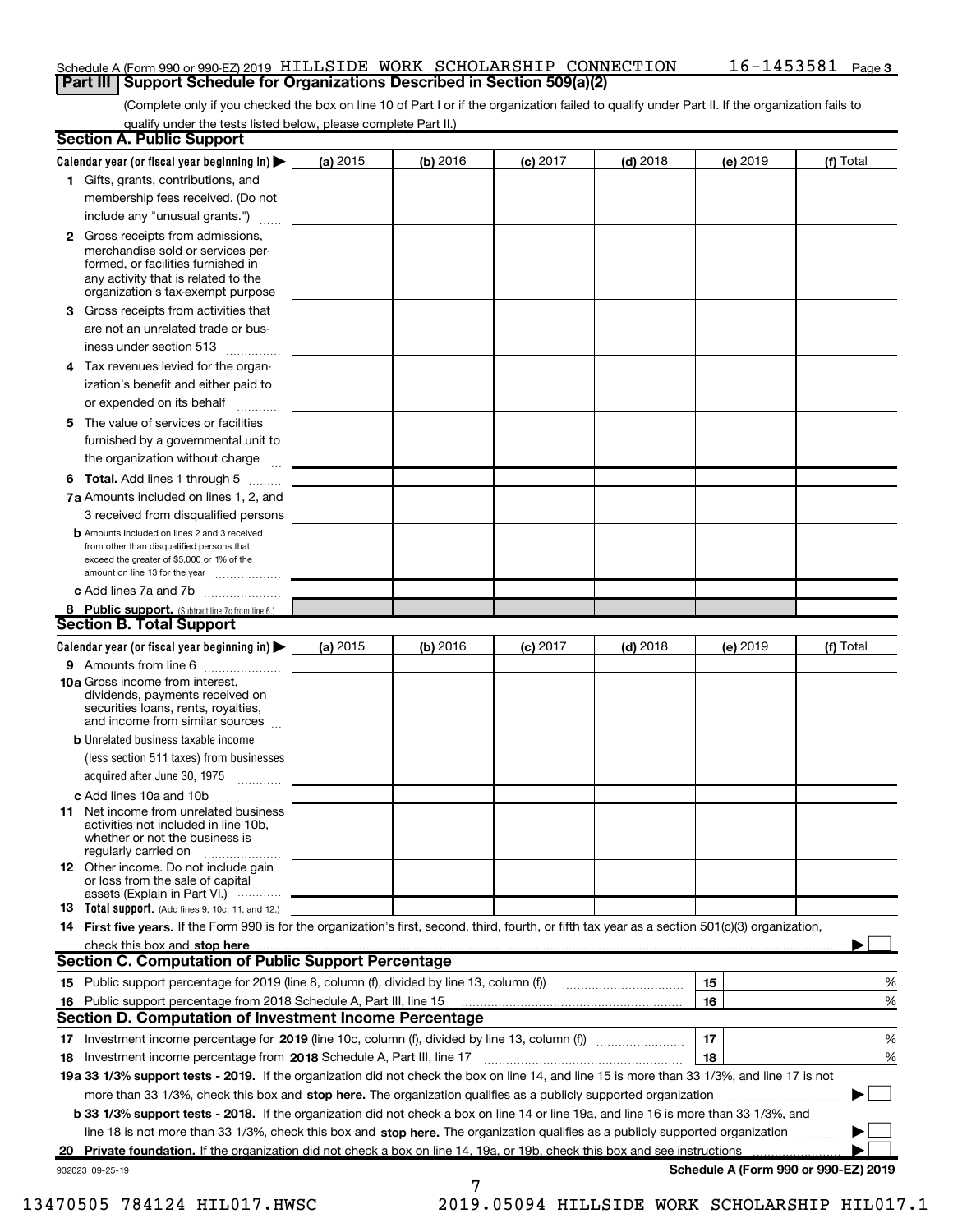Yes | No

# **Part IV | Supporting Organizations**

(Complete only if you checked a box in line 12 on Part I. If you checked 12a of Part I, complete Sections A and B. If you checked 12b of Part I, complete Sections A and C. If you checked 12c of Part I, complete Sections A, D, and E. If you checked 12d of Part I, complete Sections A and D, and complete Part V.)

## Section A. All Supporting Organizations

- 1 Are all of the organization's supported organizations listed by name in the organization's governing documents? If "No," describe in Part VI how the supported organizations are designated. If designated by class or purpose, describe the designation. If historic and continuing relationship, explain.
- 2 Did the organization have any supported organization that does not have an IRS determination of status under section 509(a)(1) or (2)? If "Yes," explain in Part VI how the organization determined that the supported organization was described in section 509(a)(1) or (2).
- 3a Did the organization have a supported organization described in section 501(c)(4), (5), or (6)? If "Yes," answer (b) and (c) below.
- b Did the organization confirm that each supported organization qualified under section 501(c)(4), (5), or (6) and satisfied the public support tests under section 509(a)(2)? If "Yes," describe in Part VI when and how the organization made the determination.
- c Did the organization ensure that all support to such organizations was used exclusively for section 170(c)(2)(B) purposes? If "Yes," explain in Part VI what controls the organization put in place to ensure such use.
- 4a Was any supported organization not organized in the United States ("foreign supported organization")? If "Yes," and if you checked 12a or 12b in Part I, answer (b) and (c) below.
- **b** Did the organization have ultimate control and discretion in deciding whether to make grants to the foreign supported organization? If "Yes," describe in Part VI how the organization had such control and discretion despite being controlled or supervised by or in connection with its supported organizations.
- c Did the organization support any foreign supported organization that does not have an IRS determination under sections 501(c)(3) and 509(a)(1) or (2)? If "Yes," explain in Part VI what controls the organization used to ensure that all support to the foreign supported organization was used exclusively for section 170(c)(2)(B) purposes.
- 5a Did the organization add, substitute, or remove any supported organizations during the tax year? If "Yes," answer (b) and (c) below (if applicable). Also, provide detail in Part VI, including (i) the names and EIN numbers of the supported organizations added, substituted, or removed; (ii) the reasons for each such action; (iii) the authority under the organization's organizing document authorizing such action; and (iv) how the action was accomplished (such as by amendment to the organizing document).
- **b** Type I or Type II only. Was any added or substituted supported organization part of a class already designated in the organization's organizing document?
- c Substitutions only. Was the substitution the result of an event beyond the organization's control?
- 6 Did the organization provide support (whether in the form of grants or the provision of services or facilities) to Part VI. support or benefit one or more of the filing organization's supported organizations? If "Yes," provide detail in anyone other than (i) its supported organizations, (ii) individuals that are part of the charitable class benefited by one or more of its supported organizations, or (iii) other supporting organizations that also
- 7 Did the organization provide a grant, loan, compensation, or other similar payment to a substantial contributor regard to a substantial contributor? If "Yes," complete Part I of Schedule L (Form 990 or 990-EZ). (as defined in section 4958(c)(3)(C)), a family member of a substantial contributor, or a 35% controlled entity with
- 8 Did the organization make a loan to a disqualified person (as defined in section 4958) not described in line 7? If "Yes," complete Part I of Schedule L (Form 990 or 990-EZ).
- **9a** Was the organization controlled directly or indirectly at any time during the tax year by one or more in section 509(a)(1) or (2))? If "Yes," provide detail in Part VI. disqualified persons as defined in section 4946 (other than foundation managers and organizations described
- b Did one or more disqualified persons (as defined in line 9a) hold a controlling interest in any entity in which the supporting organization had an interest? If "Yes," provide detail in Part VI.
- c Did a disqualified person (as defined in line 9a) have an ownership interest in, or derive any personal benefit from, assets in which the supporting organization also had an interest? If "Yes," provide detail in Part VI.
- 10a Was the organization subject to the excess business holdings rules of section 4943 because of section supporting organizations)? If "Yes," answer 10b below. 4943(f) (regarding certain Type II supporting organizations, and all Type III non-functionally integrated
- **b** Did the organization have any excess business holdings in the tax year? (Use Schedule C, Form 4720, to determine whether the organization had excess business holdings.)

932024 09-25-19



Schedule A (Form 990 or 990-EZ) 2019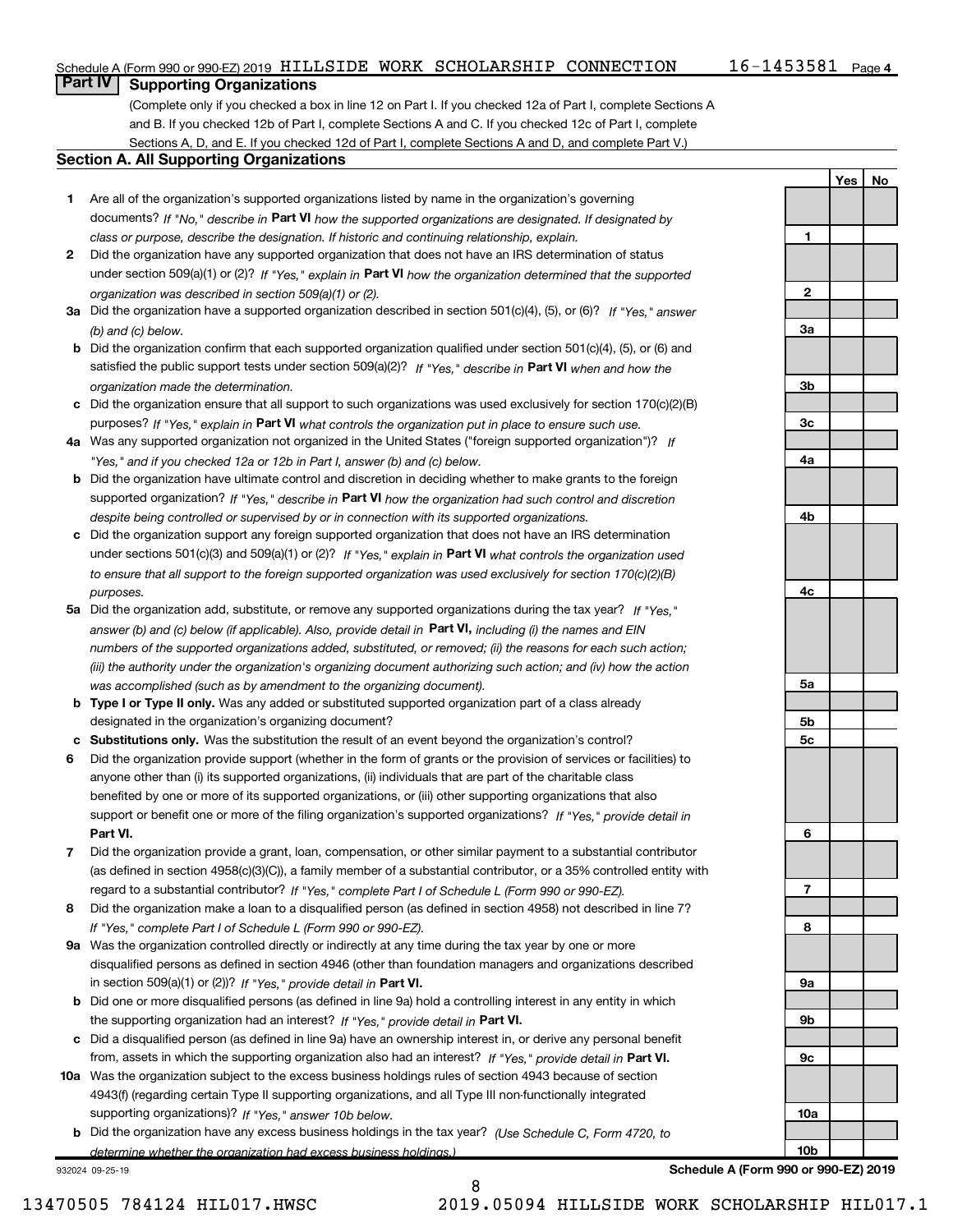## Schedule A (Form 990 or 990-EZ) 2019 <code>HILLSIDE WORK SCHOLARSHIP CONNECTION</code> 16-1453581 <code>Page</code> **Part IV | Supporting Organizations** (continued)

|    |                                                                                                                                                                                               |                 | Yes | <b>No</b> |
|----|-----------------------------------------------------------------------------------------------------------------------------------------------------------------------------------------------|-----------------|-----|-----------|
| 11 | Has the organization accepted a gift or contribution from any of the following persons?                                                                                                       |                 |     |           |
|    | a A person who directly or indirectly controls, either alone or together with persons described in (b) and (c)                                                                                |                 |     |           |
|    | below, the governing body of a supported organization?                                                                                                                                        | 11a             |     |           |
|    | <b>b</b> A family member of a person described in (a) above?                                                                                                                                  | 11 <sub>b</sub> |     |           |
|    | c A 35% controlled entity of a person described in (a) or (b) above? If "Yes" to a, b, or c, provide detail in Part VI.                                                                       | 11c             |     |           |
|    | <b>Section B. Type I Supporting Organizations</b>                                                                                                                                             |                 |     |           |
|    |                                                                                                                                                                                               |                 | Yes | No        |
| 1  | Did the directors, trustees, or membership of one or more supported organizations have the power to                                                                                           |                 |     |           |
|    | regularly appoint or elect at least a majority of the organization's directors or trustees at all times during the                                                                            |                 |     |           |
|    | tax year? If "No," describe in Part VI how the supported organization(s) effectively operated, supervised, or                                                                                 |                 |     |           |
|    | controlled the organization's activities. If the organization had more than one supported organization,                                                                                       |                 |     |           |
|    | describe how the powers to appoint and/or remove directors or trustees were allocated among the supported                                                                                     |                 |     |           |
|    | organizations and what conditions or restrictions, if any, applied to such powers during the tax year.                                                                                        | 1               |     |           |
| 2  | Did the organization operate for the benefit of any supported organization other than the supported                                                                                           |                 |     |           |
|    | organization(s) that operated, supervised, or controlled the supporting organization? If "Yes." explain in                                                                                    |                 |     |           |
|    | Part VI how providing such benefit carried out the purposes of the supported organization(s) that operated,                                                                                   |                 |     |           |
|    | supervised, or controlled the supporting organization.                                                                                                                                        | $\mathbf{2}$    |     |           |
|    | <b>Section C. Type II Supporting Organizations</b>                                                                                                                                            |                 |     |           |
|    |                                                                                                                                                                                               |                 | Yes | No        |
| 1. | Were a majority of the organization's directors or trustees during the tax year also a majority of the directors                                                                              |                 |     |           |
|    | or trustees of each of the organization's supported organization(s)? If "No." describe in Part VI how control                                                                                 |                 |     |           |
|    | or management of the supporting organization was vested in the same persons that controlled or managed                                                                                        |                 |     |           |
|    | the supported organization(s).                                                                                                                                                                | 1               |     |           |
|    | <b>Section D. All Type III Supporting Organizations</b>                                                                                                                                       |                 |     |           |
|    |                                                                                                                                                                                               |                 | Yes | No        |
| 1  | Did the organization provide to each of its supported organizations, by the last day of the fifth month of the                                                                                |                 |     |           |
|    | organization's tax year, (i) a written notice describing the type and amount of support provided during the prior tax                                                                         |                 |     |           |
|    | year, (ii) a copy of the Form 990 that was most recently filed as of the date of notification, and (iii) copies of the                                                                        |                 |     |           |
|    | organization's governing documents in effect on the date of notification, to the extent not previously provided?                                                                              | 1               |     |           |
| 2  | Were any of the organization's officers, directors, or trustees either (i) appointed or elected by the supported                                                                              |                 |     |           |
|    | organization(s) or (ii) serving on the governing body of a supported organization? If "No," explain in Part VI how                                                                            |                 |     |           |
|    | the organization maintained a close and continuous working relationship with the supported organization(s).                                                                                   | 2               |     |           |
| 3  | By reason of the relationship described in (2), did the organization's supported organizations have a                                                                                         |                 |     |           |
|    | significant voice in the organization's investment policies and in directing the use of the organization's                                                                                    |                 |     |           |
|    | income or assets at all times during the tax year? If "Yes," describe in Part VI the role the organization's                                                                                  |                 |     |           |
|    | supported organizations played in this regard.                                                                                                                                                | 3               |     |           |
|    | Section E. Type III Functionally Integrated Supporting Organizations                                                                                                                          |                 |     |           |
| 1  | Check the box next to the method that the organization used to satisfy the Integral Part Test during the year (see instructions).                                                             |                 |     |           |
| a  | The organization satisfied the Activities Test. Complete line 2 below.                                                                                                                        |                 |     |           |
| b  | The organization is the parent of each of its supported organizations. Complete line 3 below.                                                                                                 |                 |     |           |
| c  | The organization supported a governmental entity. Describe in Part VI how you supported a government entity (see instructions).                                                               |                 |     |           |
| 2  | Activities Test. Answer (a) and (b) below.                                                                                                                                                    |                 | Yes | No        |
| а  | Did substantially all of the organization's activities during the tax year directly further the exempt purposes of                                                                            |                 |     |           |
|    | the supported organization(s) to which the organization was responsive? If "Yes," then in Part VI identify                                                                                    |                 |     |           |
|    | those supported organizations and explain how these activities directly furthered their exempt purposes,                                                                                      |                 |     |           |
|    | how the organization was responsive to those supported organizations, and how the organization determined                                                                                     | 2a              |     |           |
|    | that these activities constituted substantially all of its activities.<br>Did the activities described in (a) constitute activities that, but for the organization's involvement, one or more |                 |     |           |
| b  | of the organization's supported organization(s) would have been engaged in? If "Yes," explain in Part VI the                                                                                  |                 |     |           |
|    |                                                                                                                                                                                               |                 |     |           |
|    | reasons for the organization's position that its supported organization(s) would have engaged in these                                                                                        | 2b              |     |           |
| 3  | activities but for the organization's involvement.<br>Parent of Supported Organizations. Answer (a) and (b) below.                                                                            |                 |     |           |
| а  | Did the organization have the power to regularly appoint or elect a majority of the officers, directors, or                                                                                   |                 |     |           |
|    | trustees of each of the supported organizations? Provide details in Part VI.                                                                                                                  | За              |     |           |
| b  | Did the organization exercise a substantial degree of direction over the policies, programs, and activities of each                                                                           |                 |     |           |
|    | of its supported organizations? If "Yes." describe in Part VI the role played by the organization in this regard.                                                                             | 3b              |     |           |
|    |                                                                                                                                                                                               |                 |     |           |

932025 09-25-19

Schedule A (Form 990 or 990-EZ) 2019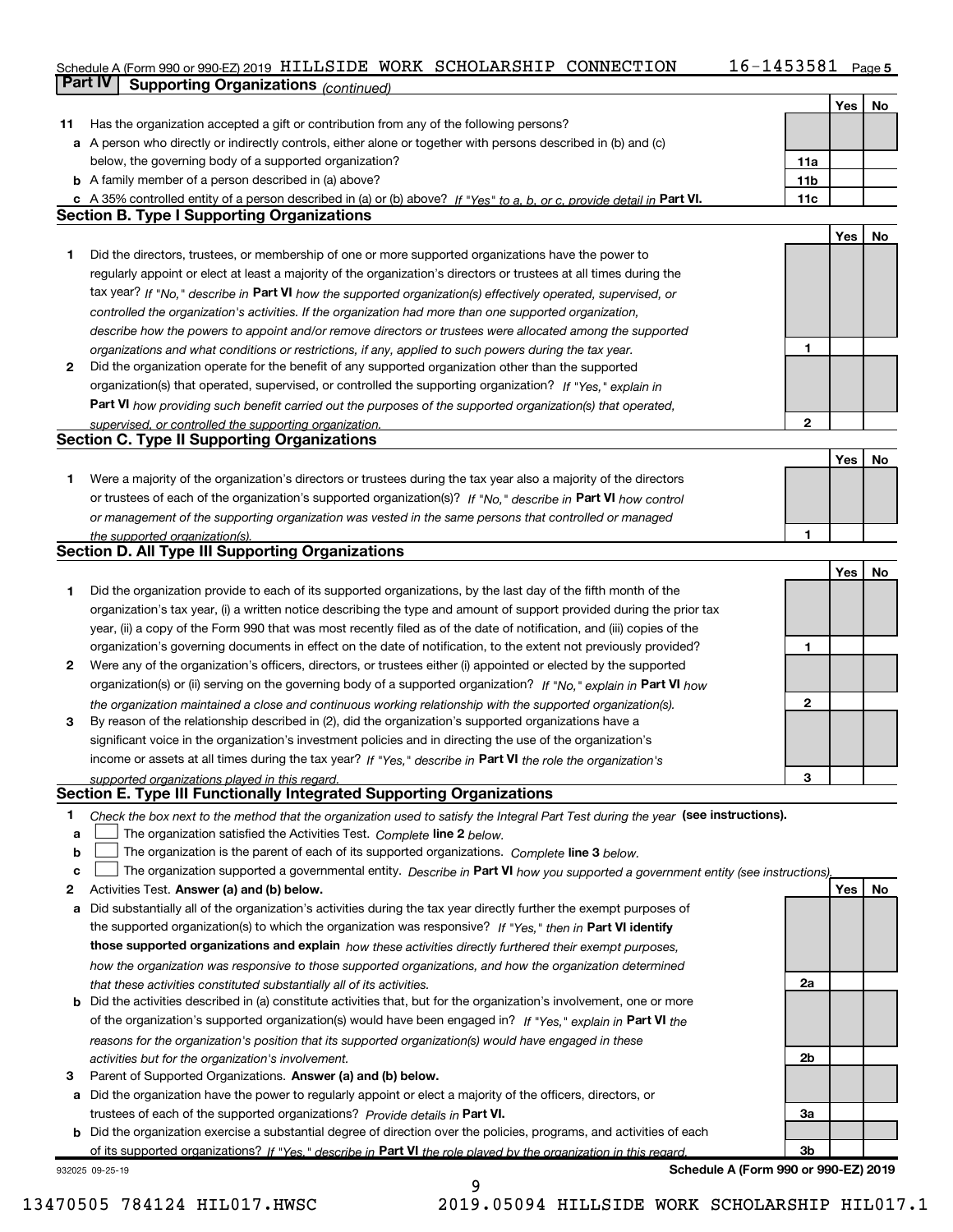|                | Schedule A (Form 990 or 990-EZ) 2019 HILLSIDE WORK SCHOLARSHIP CONNECTION                                                                          |                         |                | $16 - 1453581$ Page 6          |
|----------------|----------------------------------------------------------------------------------------------------------------------------------------------------|-------------------------|----------------|--------------------------------|
|                | <b>Part V</b><br>Type III Non-Functionally Integrated 509(a)(3) Supporting Organizations                                                           |                         |                |                                |
| 1              | Check here if the organization satisfied the Integral Part Test as a qualifying trust on Nov. 20, 1970 (explain in Part VI). See instructions. All |                         |                |                                |
|                | other Type III non-functionally integrated supporting organizations must complete Sections A through E.                                            |                         |                |                                |
|                | Section A - Adjusted Net Income                                                                                                                    |                         | (A) Prior Year | (B) Current Year<br>(optional) |
| -1             | Net short-term capital gain                                                                                                                        | 1                       |                |                                |
| $\mathbf{2}$   | Recoveries of prior-year distributions                                                                                                             | $\mathbf{2}$            |                |                                |
| 3              | Other gross income (see instructions)                                                                                                              | 3                       |                |                                |
| 4              | Add lines 1 through 3.                                                                                                                             | 4                       |                |                                |
| 5              | Depreciation and depletion                                                                                                                         | 5                       |                |                                |
| 6              | Portion of operating expenses paid or incurred for production or                                                                                   |                         |                |                                |
|                | collection of gross income or for management, conservation, or                                                                                     |                         |                |                                |
|                | maintenance of property held for production of income (see instructions)                                                                           | 6                       |                |                                |
| $\mathbf{7}$   | Other expenses (see instructions)                                                                                                                  | $\overline{\mathbf{r}}$ |                |                                |
| 8              | Adjusted Net Income (subtract lines 5, 6, and 7 from line 4)                                                                                       | 8                       |                |                                |
|                | <b>Section B - Minimum Asset Amount</b>                                                                                                            |                         | (A) Prior Year | (B) Current Year<br>(optional) |
| 1              | Aggregate fair market value of all non-exempt-use assets (see                                                                                      |                         |                |                                |
|                | instructions for short tax year or assets held for part of year):                                                                                  |                         |                |                                |
|                | a Average monthly value of securities                                                                                                              | 1a                      |                |                                |
|                | <b>b</b> Average monthly cash balances                                                                                                             | 1b                      |                |                                |
|                | c Fair market value of other non-exempt-use assets                                                                                                 | 1c                      |                |                                |
|                | d Total (add lines 1a, 1b, and 1c)                                                                                                                 | 1d                      |                |                                |
|                | <b>e</b> Discount claimed for blockage or other                                                                                                    |                         |                |                                |
|                | factors (explain in detail in Part VI):                                                                                                            |                         |                |                                |
| $\mathbf{2}$   | Acquisition indebtedness applicable to non-exempt-use assets                                                                                       | $\mathbf{2}$            |                |                                |
| 3              | Subtract line 2 from line 1d.                                                                                                                      | 3                       |                |                                |
| 4              | Cash deemed held for exempt use. Enter 1-1/2% of line 3 (for greater amount,                                                                       |                         |                |                                |
|                | see instructions).                                                                                                                                 | 4                       |                |                                |
| 5              | Net value of non-exempt-use assets (subtract line 4 from line 3)                                                                                   | 5                       |                |                                |
| 6              | Multiply line 5 by .035.                                                                                                                           | 6                       |                |                                |
| $\mathbf{7}$   | Recoveries of prior-year distributions                                                                                                             | 7                       |                |                                |
| 8              | Minimum Asset Amount (add line 7 to line 6)                                                                                                        | 8                       |                |                                |
|                | <b>Section C - Distributable Amount</b>                                                                                                            |                         |                | <b>Current Year</b>            |
| -1             | Adjusted net income for prior year (from Section A, line 8, Column A)                                                                              | 1                       |                |                                |
| 2              | Enter 85% of line 1.                                                                                                                               | 2                       |                |                                |
| 3              | Minimum asset amount for prior year (from Section B, line 8, Column A)                                                                             | 3                       |                |                                |
| 4              | Enter greater of line 2 or line 3.                                                                                                                 | 4                       |                |                                |
| 5              | Income tax imposed in prior year                                                                                                                   | 5                       |                |                                |
| 6              | Distributable Amount. Subtract line 5 from line 4, unless subject to                                                                               |                         |                |                                |
|                | emergency temporary reduction (see instructions).                                                                                                  | 6                       |                |                                |
| $\overline{7}$ | Check here if the current year is the organization's first as a non-functionally integrated Type III supporting organization (see                  |                         |                |                                |

instructions).

Schedule A (Form 990 or 990-EZ) 2019

932026 09-25-19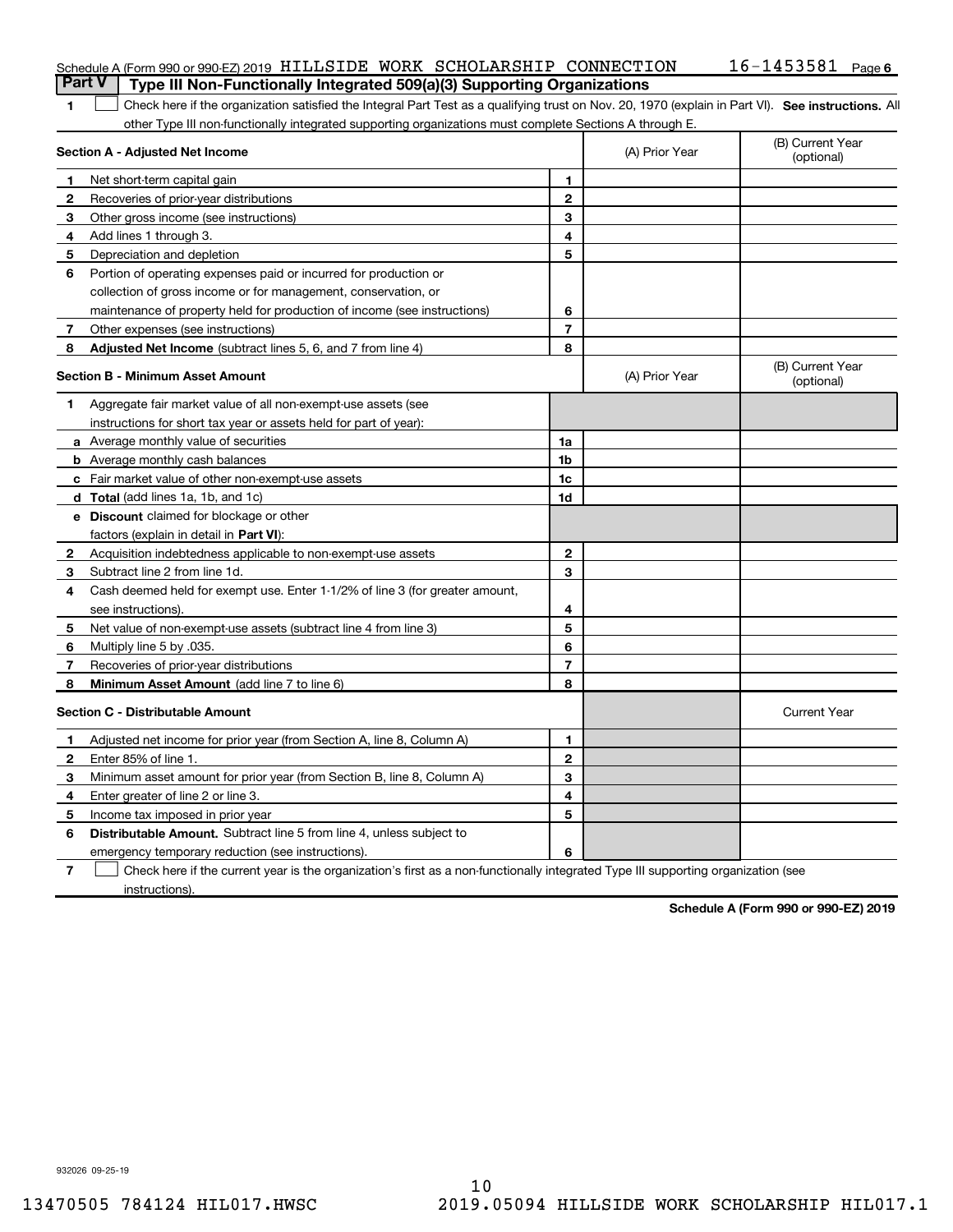## Schedule A (Form 990 or 990-EZ) 2019 <code>HILLSIDE WORK SCHOLARSHIP CONNECTION</code> 16-1453581 <code>Page</code>

| <b>Part V</b><br>Type III Non-Functionally Integrated 509(a)(3) Supporting Organizations<br>(continued) |                                                                                                                           |                                    |                                                |                                                  |  |  |
|---------------------------------------------------------------------------------------------------------|---------------------------------------------------------------------------------------------------------------------------|------------------------------------|------------------------------------------------|--------------------------------------------------|--|--|
|                                                                                                         | <b>Section D - Distributions</b>                                                                                          |                                    |                                                | <b>Current Year</b>                              |  |  |
| 1                                                                                                       | Amounts paid to supported organizations to accomplish exempt purposes                                                     |                                    |                                                |                                                  |  |  |
| 2                                                                                                       | Amounts paid to perform activity that directly furthers exempt purposes of supported                                      |                                    |                                                |                                                  |  |  |
|                                                                                                         | organizations, in excess of income from activity                                                                          |                                    |                                                |                                                  |  |  |
| 3                                                                                                       | Administrative expenses paid to accomplish exempt purposes of supported organizations                                     |                                    |                                                |                                                  |  |  |
| 4                                                                                                       | Amounts paid to acquire exempt-use assets                                                                                 |                                    |                                                |                                                  |  |  |
| 5                                                                                                       | Qualified set-aside amounts (prior IRS approval required)                                                                 |                                    |                                                |                                                  |  |  |
| 6                                                                                                       | Other distributions (describe in Part VI). See instructions.                                                              |                                    |                                                |                                                  |  |  |
| 7                                                                                                       | Total annual distributions. Add lines 1 through 6.                                                                        |                                    |                                                |                                                  |  |  |
| 8                                                                                                       | Distributions to attentive supported organizations to which the organization is responsive                                |                                    |                                                |                                                  |  |  |
|                                                                                                         | (provide details in Part VI). See instructions.                                                                           |                                    |                                                |                                                  |  |  |
| 9                                                                                                       | Distributable amount for 2019 from Section C, line 6                                                                      |                                    |                                                |                                                  |  |  |
| 10                                                                                                      | Line 8 amount divided by line 9 amount                                                                                    |                                    |                                                |                                                  |  |  |
|                                                                                                         | <b>Section E - Distribution Allocations</b> (see instructions)                                                            | (i)<br><b>Excess Distributions</b> | (iii)<br><b>Underdistributions</b><br>Pre-2019 | (iii)<br><b>Distributable</b><br>Amount for 2019 |  |  |
| 1                                                                                                       | Distributable amount for 2019 from Section C, line 6                                                                      |                                    |                                                |                                                  |  |  |
| 2                                                                                                       | Underdistributions, if any, for years prior to 2019 (reason-                                                              |                                    |                                                |                                                  |  |  |
|                                                                                                         | able cause required-explain in Part VI). See instructions.                                                                |                                    |                                                |                                                  |  |  |
| 3                                                                                                       | Excess distributions carryover, if any, to 2019                                                                           |                                    |                                                |                                                  |  |  |
|                                                                                                         | <b>a</b> From 2014                                                                                                        |                                    |                                                |                                                  |  |  |
|                                                                                                         | <b>b</b> From 2015                                                                                                        |                                    |                                                |                                                  |  |  |
|                                                                                                         | $c$ From 2016                                                                                                             |                                    |                                                |                                                  |  |  |
|                                                                                                         | $d$ From 2017                                                                                                             |                                    |                                                |                                                  |  |  |
|                                                                                                         | e From 2018                                                                                                               |                                    |                                                |                                                  |  |  |
|                                                                                                         | f Total of lines 3a through e                                                                                             |                                    |                                                |                                                  |  |  |
|                                                                                                         | g Applied to underdistributions of prior years                                                                            |                                    |                                                |                                                  |  |  |
|                                                                                                         | h Applied to 2019 distributable amount                                                                                    |                                    |                                                |                                                  |  |  |
| ÷,                                                                                                      | Carryover from 2014 not applied (see instructions)                                                                        |                                    |                                                |                                                  |  |  |
|                                                                                                         | Remainder. Subtract lines 3g, 3h, and 3i from 3f.                                                                         |                                    |                                                |                                                  |  |  |
| 4                                                                                                       | Distributions for 2019 from Section D,                                                                                    |                                    |                                                |                                                  |  |  |
|                                                                                                         | line $7:$                                                                                                                 |                                    |                                                |                                                  |  |  |
|                                                                                                         | <b>a</b> Applied to underdistributions of prior years                                                                     |                                    |                                                |                                                  |  |  |
|                                                                                                         | <b>b</b> Applied to 2019 distributable amount                                                                             |                                    |                                                |                                                  |  |  |
| c                                                                                                       | Remainder. Subtract lines 4a and 4b from 4.                                                                               |                                    |                                                |                                                  |  |  |
| 5                                                                                                       | Remaining underdistributions for years prior to 2019, if<br>any. Subtract lines 3g and 4a from line 2. For result greater |                                    |                                                |                                                  |  |  |
|                                                                                                         | than zero, explain in Part VI. See instructions.                                                                          |                                    |                                                |                                                  |  |  |
| 6                                                                                                       | Remaining underdistributions for 2019. Subtract lines 3h                                                                  |                                    |                                                |                                                  |  |  |
|                                                                                                         | and 4b from line 1. For result greater than zero, explain in                                                              |                                    |                                                |                                                  |  |  |
|                                                                                                         | Part VI. See instructions.                                                                                                |                                    |                                                |                                                  |  |  |
| 7                                                                                                       | Excess distributions carryover to 2020. Add lines 3j                                                                      |                                    |                                                |                                                  |  |  |
|                                                                                                         | and 4c.                                                                                                                   |                                    |                                                |                                                  |  |  |
| 8.                                                                                                      | Breakdown of line 7:                                                                                                      |                                    |                                                |                                                  |  |  |
|                                                                                                         | a Excess from 2015                                                                                                        |                                    |                                                |                                                  |  |  |
|                                                                                                         | <b>b</b> Excess from 2016                                                                                                 |                                    |                                                |                                                  |  |  |
|                                                                                                         | c Excess from 2017                                                                                                        |                                    |                                                |                                                  |  |  |
|                                                                                                         | d Excess from 2018                                                                                                        |                                    |                                                |                                                  |  |  |
|                                                                                                         | e Excess from 2019                                                                                                        |                                    |                                                |                                                  |  |  |

Schedule A (Form 990 or 990-EZ) 2019

932027 09-25-19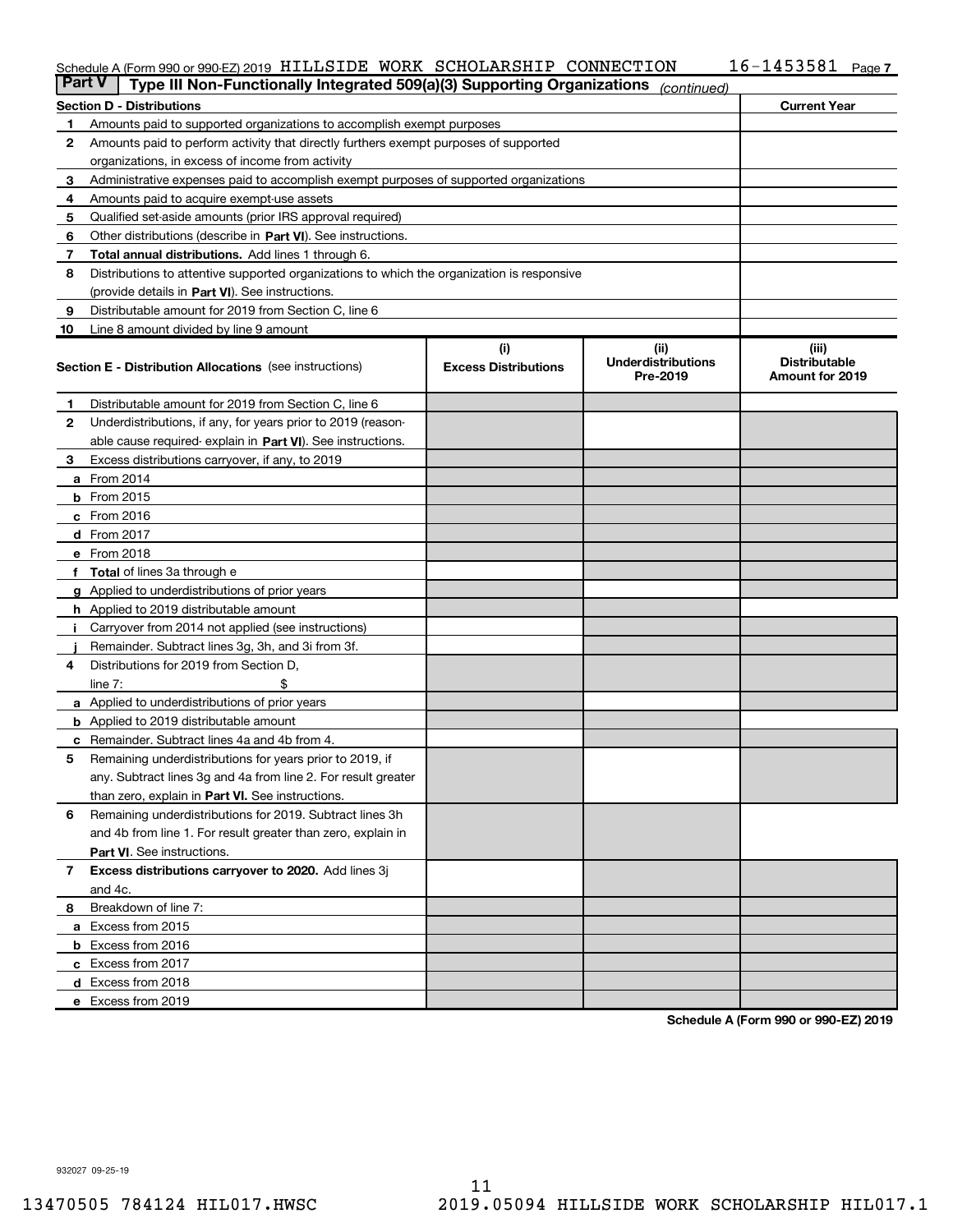|                 | Schedule A (Form 990 or 990-EZ) 2019 HILLSIDE WORK SCHOLARSHIP CONNECTION |    |                                                                                                                                 | $16 - 1453581$ Page 8                                                                                                                                                                                                                                                                            |
|-----------------|---------------------------------------------------------------------------|----|---------------------------------------------------------------------------------------------------------------------------------|--------------------------------------------------------------------------------------------------------------------------------------------------------------------------------------------------------------------------------------------------------------------------------------------------|
| <b>Part VI</b>  |                                                                           |    | Supplemental Information. Provide the explanations required by Part II, line 10; Part II, line 17a or 17b; Part III, line 12;   | Part IV, Section A, lines 1, 2, 3b, 3c, 4b, 4c, 5a, 6, 9a, 9b, 9c, 11a, 11b, and 11c; Part IV, Section B, lines 1 and 2; Part IV, Section C,<br>line 1; Part IV, Section D, lines 2 and 3; Part IV, Section E, lines 1c, 2a, 2b, 3a, and 3b; Part V, line 1; Part V, Section B, line 1e; Part V, |
|                 | (See instructions.)                                                       |    | Section D, lines 5, 6, and 8; and Part V, Section E, lines 2, 5, and 6. Also complete this part for any additional information. |                                                                                                                                                                                                                                                                                                  |
|                 |                                                                           |    |                                                                                                                                 |                                                                                                                                                                                                                                                                                                  |
|                 |                                                                           |    |                                                                                                                                 |                                                                                                                                                                                                                                                                                                  |
|                 |                                                                           |    |                                                                                                                                 |                                                                                                                                                                                                                                                                                                  |
|                 |                                                                           |    |                                                                                                                                 |                                                                                                                                                                                                                                                                                                  |
|                 |                                                                           |    |                                                                                                                                 |                                                                                                                                                                                                                                                                                                  |
|                 |                                                                           |    |                                                                                                                                 |                                                                                                                                                                                                                                                                                                  |
|                 |                                                                           |    |                                                                                                                                 |                                                                                                                                                                                                                                                                                                  |
|                 |                                                                           |    |                                                                                                                                 |                                                                                                                                                                                                                                                                                                  |
|                 |                                                                           |    |                                                                                                                                 |                                                                                                                                                                                                                                                                                                  |
|                 |                                                                           |    |                                                                                                                                 |                                                                                                                                                                                                                                                                                                  |
|                 |                                                                           |    |                                                                                                                                 |                                                                                                                                                                                                                                                                                                  |
|                 |                                                                           |    |                                                                                                                                 |                                                                                                                                                                                                                                                                                                  |
|                 |                                                                           |    |                                                                                                                                 |                                                                                                                                                                                                                                                                                                  |
|                 |                                                                           |    |                                                                                                                                 |                                                                                                                                                                                                                                                                                                  |
|                 |                                                                           |    |                                                                                                                                 |                                                                                                                                                                                                                                                                                                  |
|                 |                                                                           |    |                                                                                                                                 |                                                                                                                                                                                                                                                                                                  |
|                 |                                                                           |    |                                                                                                                                 |                                                                                                                                                                                                                                                                                                  |
|                 |                                                                           |    |                                                                                                                                 |                                                                                                                                                                                                                                                                                                  |
|                 |                                                                           |    |                                                                                                                                 |                                                                                                                                                                                                                                                                                                  |
|                 |                                                                           |    |                                                                                                                                 |                                                                                                                                                                                                                                                                                                  |
|                 |                                                                           |    |                                                                                                                                 |                                                                                                                                                                                                                                                                                                  |
|                 |                                                                           |    |                                                                                                                                 |                                                                                                                                                                                                                                                                                                  |
|                 |                                                                           |    |                                                                                                                                 |                                                                                                                                                                                                                                                                                                  |
|                 |                                                                           |    |                                                                                                                                 |                                                                                                                                                                                                                                                                                                  |
|                 |                                                                           |    |                                                                                                                                 |                                                                                                                                                                                                                                                                                                  |
|                 |                                                                           |    |                                                                                                                                 |                                                                                                                                                                                                                                                                                                  |
|                 |                                                                           |    |                                                                                                                                 |                                                                                                                                                                                                                                                                                                  |
|                 |                                                                           |    |                                                                                                                                 |                                                                                                                                                                                                                                                                                                  |
|                 |                                                                           |    |                                                                                                                                 |                                                                                                                                                                                                                                                                                                  |
|                 |                                                                           |    |                                                                                                                                 |                                                                                                                                                                                                                                                                                                  |
|                 |                                                                           |    |                                                                                                                                 |                                                                                                                                                                                                                                                                                                  |
|                 |                                                                           |    |                                                                                                                                 |                                                                                                                                                                                                                                                                                                  |
|                 |                                                                           |    |                                                                                                                                 |                                                                                                                                                                                                                                                                                                  |
|                 |                                                                           |    |                                                                                                                                 |                                                                                                                                                                                                                                                                                                  |
|                 |                                                                           |    |                                                                                                                                 |                                                                                                                                                                                                                                                                                                  |
|                 |                                                                           |    |                                                                                                                                 |                                                                                                                                                                                                                                                                                                  |
| 932028 09-25-19 |                                                                           | 12 |                                                                                                                                 | Schedule A (Form 990 or 990-EZ) 2019                                                                                                                                                                                                                                                             |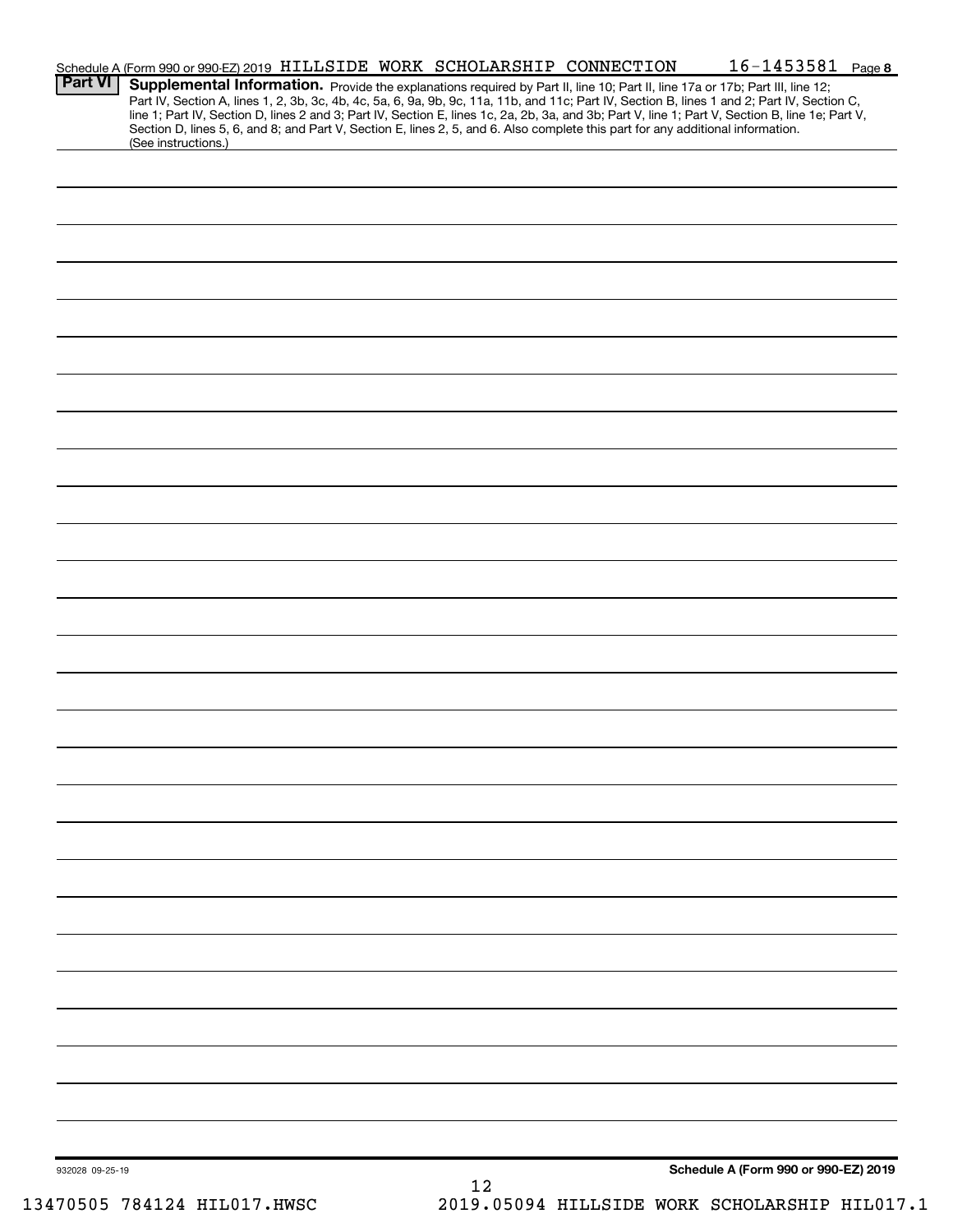| (Form 990 or 990-EZ)<br><b>SCHEDULE N</b>              |                                                                                                                                                                                                                                  | Liquidation, Termination      |                                                                                          | Complete if the organization answered "Yes" on Form 990, Part IV, lines 31 or 32, or Form 990-EZ, line 36.<br>Attach certified copies of any articles of dissolution, resolutions, or plans. |                      | , Dissolution, or Significant Disposition of Assets                                                                        |               | OMB No. 1545-0047<br>2019                                                  |  |
|--------------------------------------------------------|----------------------------------------------------------------------------------------------------------------------------------------------------------------------------------------------------------------------------------|-------------------------------|------------------------------------------------------------------------------------------|----------------------------------------------------------------------------------------------------------------------------------------------------------------------------------------------|----------------------|----------------------------------------------------------------------------------------------------------------------------|---------------|----------------------------------------------------------------------------|--|
| Department of the Treasury<br>Internal Revenue Service |                                                                                                                                                                                                                                  | Attach to Form 990 or 990-EZ. | Go to www.irs.gov/Form990 for the latest information.                                    |                                                                                                                                                                                              |                      |                                                                                                                            |               | Open to Public<br>Inspection                                               |  |
| Name of the organization                               | HILLSIDE WORK                                                                                                                                                                                                                    |                               | $\mathbf{r}$<br>SCHOLARSH                                                                | CONNECTION                                                                                                                                                                                   |                      |                                                                                                                            |               | Employer identification number<br>16-1453581                               |  |
| Partl                                                  | Liquidation, Termination, or Dissolution. Complete this part if the<br>space is needed.                                                                                                                                          |                               |                                                                                          |                                                                                                                                                                                              |                      | organization answered "Yes" on Form 990, Part IV, line 31, or Form 990-EZ, line 36. Part I can be duplicated if additional |               |                                                                            |  |
| ┯                                                      | (a) Description of asset(s)<br>distributed or transaction<br>expenses paid                                                                                                                                                       | distribution<br>(b) Date of   | (c) Fair market value of<br>amount of transaction<br>asset(s) distributed or<br>expenses | asset(s) distributed or<br>transaction expenses<br>determining FMV for<br>(d) Method of                                                                                                      | (e) EIN of recipient | (f) Name and address of recipient                                                                                          |               | tax-exempt) or type<br>(g) IRC section of<br>recipient(s) (if<br>of entity |  |
|                                                        | TRANSFER OF NET ASSETS TO AFFILIATE                                                                                                                                                                                              | 07/01/19                      | 10, 204, 477. BOOK VALUE                                                                 |                                                                                                                                                                                              | 16-0743039           | HILLSIDE CHILDREN'S<br>ROCHESTER, NY 14620<br>1183 MONROE AVENUE                                                           | <b>CENTER</b> | 501(C)(3)                                                                  |  |
|                                                        |                                                                                                                                                                                                                                  |                               |                                                                                          |                                                                                                                                                                                              |                      |                                                                                                                            |               |                                                                            |  |
|                                                        |                                                                                                                                                                                                                                  |                               |                                                                                          |                                                                                                                                                                                              |                      |                                                                                                                            |               |                                                                            |  |
|                                                        |                                                                                                                                                                                                                                  |                               |                                                                                          |                                                                                                                                                                                              |                      |                                                                                                                            |               |                                                                            |  |
|                                                        |                                                                                                                                                                                                                                  |                               |                                                                                          |                                                                                                                                                                                              |                      |                                                                                                                            |               |                                                                            |  |
|                                                        |                                                                                                                                                                                                                                  |                               |                                                                                          |                                                                                                                                                                                              |                      |                                                                                                                            |               |                                                                            |  |
|                                                        |                                                                                                                                                                                                                                  |                               |                                                                                          |                                                                                                                                                                                              |                      |                                                                                                                            |               |                                                                            |  |
| Ν                                                      | Did or will any officer, director, trustee, or key employee of the organization:                                                                                                                                                 |                               |                                                                                          |                                                                                                                                                                                              |                      |                                                                                                                            |               | å<br>Y <sub>es</sub>                                                       |  |
| م<br><b>G</b>                                          | Become an employee of, or independent contractor for, a successor or transferee organization?<br>Become a director or trustee of a successor or transferee organization?                                                         |                               |                                                                                          |                                                                                                                                                                                              |                      |                                                                                                                            |               | ×l×<br>2b<br>$\mathbf{a}$                                                  |  |
| $\ddot{\circ}$                                         | Become a direct or indirect owner of a successor or transferee organization?                                                                                                                                                     |                               |                                                                                          |                                                                                                                                                                                              |                      |                                                                                                                            |               | ×<br>$\mathbf{a}$                                                          |  |
| ಕ                                                      | Receive, or become entitled to, compensation or other similar payments as a result of the organization's liquidation, termination, or dissolution?<br>If the organization answered "Yes" to any of the questions on lines 2a thr |                               |                                                                                          | ough 2d, provide the name of the person involved and explain in Part III.                                                                                                                    |                      |                                                                                                                            |               | ×<br>2d                                                                    |  |
|                                                        | For Paperwork Reduction Act Notice, see the Instructions for Form 990 or                                                                                                                                                         |                               | Form 990-EZ.                                                                             |                                                                                                                                                                                              |                      |                                                                                                                            |               | Schedule N (Form 990 or 990-EZ) 2019                                       |  |

932151 09-11-19  $\begin{array}{c}\n\downarrow \\
\downarrow \\
\downarrow\n\end{array}$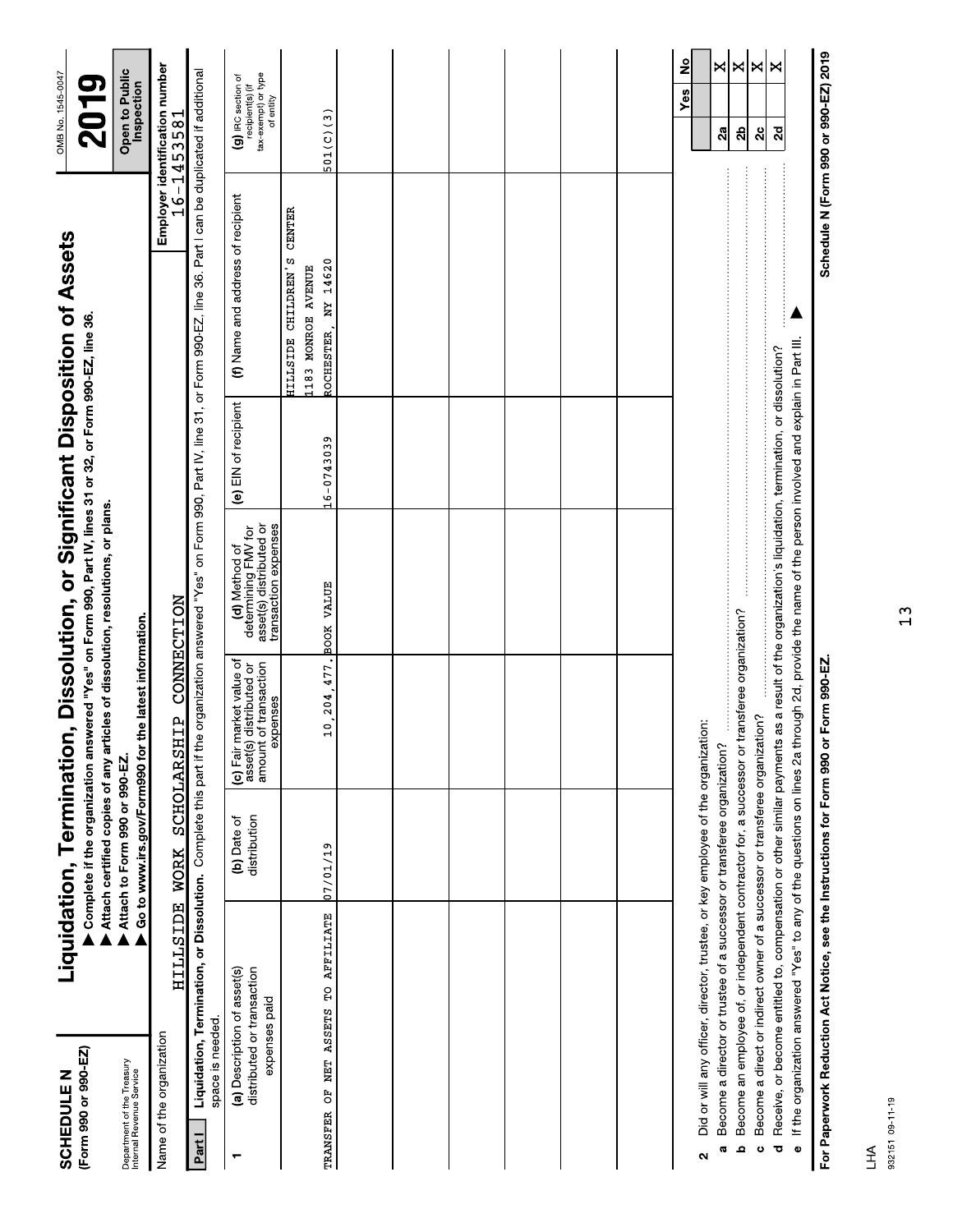| Schedule N (Form 990 or 990-EZ) 2019                                                                                                                                                                                                                                                                                                                       | <b>WORK</b><br><b>HILLSIDE</b> | <b>SCHOLARSHIP</b>                                                                             | CONNECTION                                                                              | Μ<br>١ω<br>4<br>$\overline{\phantom{a}}$<br>$\frac{9}{1}$ | ٣<br>$\infty$<br>Б                                                                                                                                                                 | Page 2                                                                     |
|------------------------------------------------------------------------------------------------------------------------------------------------------------------------------------------------------------------------------------------------------------------------------------------------------------------------------------------------------------|--------------------------------|------------------------------------------------------------------------------------------------|-----------------------------------------------------------------------------------------|-----------------------------------------------------------|------------------------------------------------------------------------------------------------------------------------------------------------------------------------------------|----------------------------------------------------------------------------|
| Note: If the organization distributed all of its assets during the tax year, then Form 990, Part X, column (B), line 16 (Total assets), and line 26 (Total liabilities), should equal -0-<br>Liquidation, Termination, or Dissolution (continued)<br>Part I                                                                                                |                                |                                                                                                |                                                                                         |                                                           |                                                                                                                                                                                    | <u>ខ</u><br>Yes                                                            |
| Did the organization distribute its assets in accordance with its governing instrument(s)? If "No," describe in Part III<br>ω                                                                                                                                                                                                                              |                                |                                                                                                |                                                                                         |                                                           |                                                                                                                                                                                    | ×<br>က                                                                     |
| Is the organization required to notify the attorney general or other appropriate state official of its intent to dissolve, liquidate, or terminate?<br>4a                                                                                                                                                                                                  |                                |                                                                                                |                                                                                         |                                                           |                                                                                                                                                                                    | ×<br>49                                                                    |
| If "Yes," did the organization provide such notice?<br>ء                                                                                                                                                                                                                                                                                                   |                                |                                                                                                |                                                                                         |                                                           |                                                                                                                                                                                    | ×<br>4                                                                     |
| Did the organization discharge or pay all of its liabilities in accordance with state laws?<br>ιņ                                                                                                                                                                                                                                                          |                                |                                                                                                |                                                                                         |                                                           |                                                                                                                                                                                    | ×<br>ю                                                                     |
| Did the organization have any tax-exempt bonds outstanding during the year?<br>ශී                                                                                                                                                                                                                                                                          |                                |                                                                                                |                                                                                         |                                                           |                                                                                                                                                                                    | ×<br>ශී                                                                    |
| If "Yes" to line 6a, did the organization discharge or defease all of its tax-exempt bond liabilities during the tax yr in accordance with the Internal Revenue Code and state laws?<br>If "Yes" on line 6b, describe in Part III how the organization defeased or otherwise settled these liabilities. If "No" on line 6b, explain in Part III.<br>م<br>ပ |                                |                                                                                                |                                                                                         |                                                           |                                                                                                                                                                                    | සි                                                                         |
| Part II                                                                                                                                                                                                                                                                                                                                                    |                                |                                                                                                |                                                                                         |                                                           | Sale, Exchange, Disposition, or Other Transfer of More Than 25% of the Organization's Assets. Complete this part if the organization answered "Yes" on Form 990, Part IV, line 32, | ਠੋ                                                                         |
| Form 990-EZ, line 36. Part II can be duplicated if additional space is needed.                                                                                                                                                                                                                                                                             |                                |                                                                                                |                                                                                         |                                                           |                                                                                                                                                                                    |                                                                            |
| distributed or transaction<br>(a) Description of asset(s)<br>expenses paid<br>┯                                                                                                                                                                                                                                                                            | distribution<br>(b) Date of    | (c) Fair market value of<br>of transaction<br>distributed or<br>expenses<br>amount<br>asset(s) | asset(s) distributed or<br>transaction expenses<br>determining FMV for<br>(d) Method of | (e) EIN of recipient                                      | (f) Name and address of recipient                                                                                                                                                  | tax-exempt) or type<br>(g) IRC section of<br>recipient(s) (if<br>of entity |
|                                                                                                                                                                                                                                                                                                                                                            |                                |                                                                                                |                                                                                         |                                                           |                                                                                                                                                                                    |                                                                            |
|                                                                                                                                                                                                                                                                                                                                                            |                                |                                                                                                |                                                                                         |                                                           |                                                                                                                                                                                    |                                                                            |
|                                                                                                                                                                                                                                                                                                                                                            |                                |                                                                                                |                                                                                         |                                                           |                                                                                                                                                                                    |                                                                            |
|                                                                                                                                                                                                                                                                                                                                                            |                                |                                                                                                |                                                                                         |                                                           |                                                                                                                                                                                    |                                                                            |
|                                                                                                                                                                                                                                                                                                                                                            |                                |                                                                                                |                                                                                         |                                                           |                                                                                                                                                                                    |                                                                            |
|                                                                                                                                                                                                                                                                                                                                                            |                                |                                                                                                |                                                                                         |                                                           |                                                                                                                                                                                    |                                                                            |
|                                                                                                                                                                                                                                                                                                                                                            |                                |                                                                                                |                                                                                         |                                                           |                                                                                                                                                                                    |                                                                            |
| Did or will any officer, director, trustee, or key employee of the organization:<br>Become a director or trustee of a successor or transferee organization?<br><b>G</b><br>Z                                                                                                                                                                               |                                |                                                                                                |                                                                                         |                                                           |                                                                                                                                                                                    | ş<br>Yes<br>2a                                                             |
| Become an employee of, or independent contractor for, a successor or transferee organization?<br>ء                                                                                                                                                                                                                                                         |                                |                                                                                                |                                                                                         |                                                           | $\ldots$                                                                                                                                                                           | $\mathbf{a}$                                                               |
| Become a direct or indirect owner of a successor or transferee organization?<br>$\ddot{\circ}$                                                                                                                                                                                                                                                             |                                |                                                                                                |                                                                                         |                                                           |                                                                                                                                                                                    | ನೆ                                                                         |
| If the organization answered "Yes" to any of the questions on lines 2a through 2d, provide the name of the person involved and explain in Part III.<br>Receive, or become entitled to, compensation or other similar payments<br>$\bullet$<br>ಕ                                                                                                            |                                |                                                                                                | as a result of the organization's significant disposition of assets?                    |                                                           |                                                                                                                                                                                    | $\overline{a}$                                                             |

932152 09-11-19

Schedule N (Form 990 or 990-EZ) 2019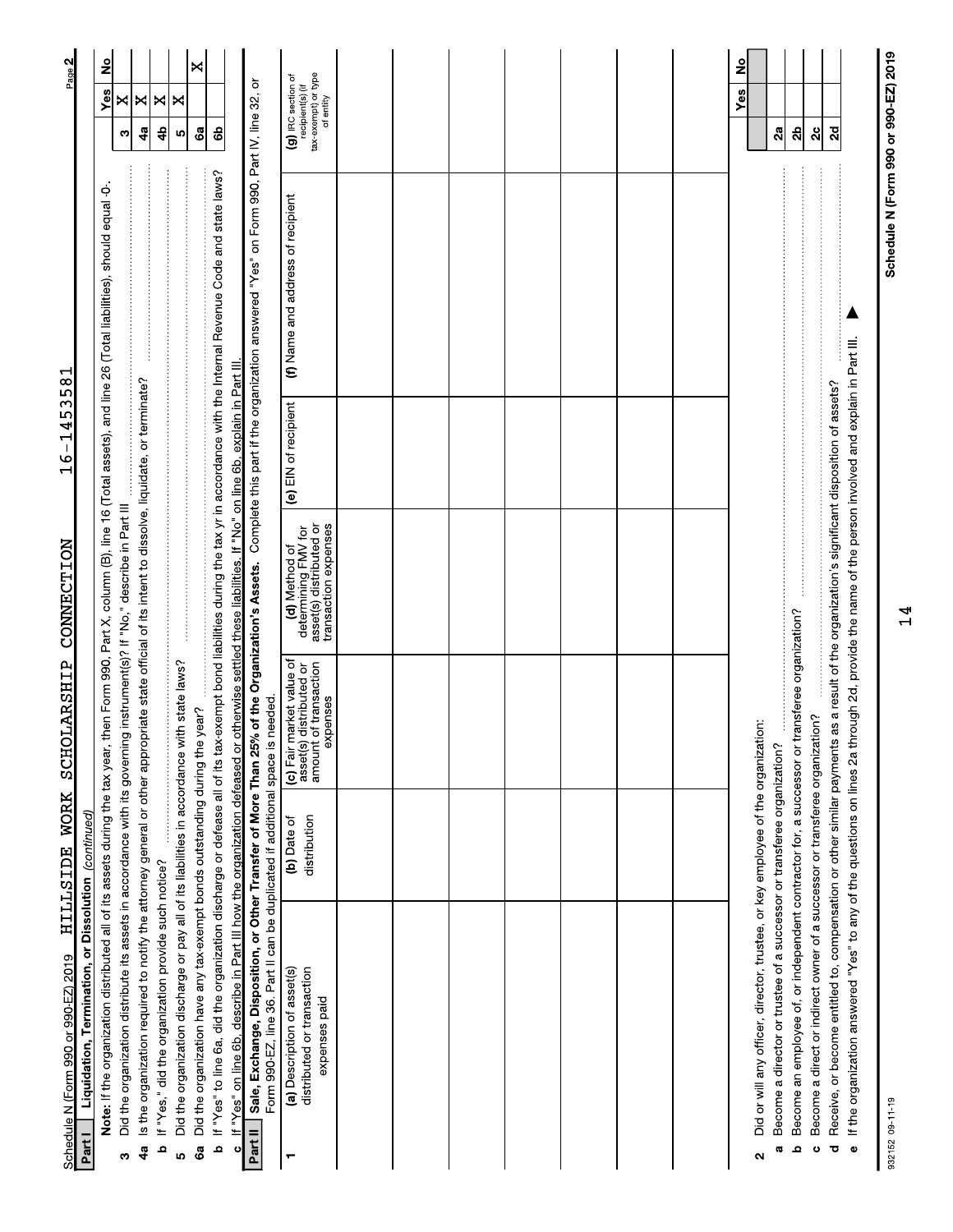SCH. N, PART I, LINE 1(A)

AS PART OF A CORPORATE RESTRUCTURING IN 2019, HILLSIDE CHILDREN'S

CENTER ACQUIRED THE ASSETS, INCLUDING PROGRAMING) AND ASSUMED THE

LIABILITIES OF HILLSIDE WORK-SCHOLARSHIP CONNECTION SNELL FARM

CHILDREN'S CENTER AND TWO OTHER AFFILIATED NEW YORK NOT-FOR-PROFIT

ORGANIZATIONS; AND STILLWATER CHILDREN'S CENTER.

Schedule N (Form 990 or 990-EZ) 2019

932153 09-11-19